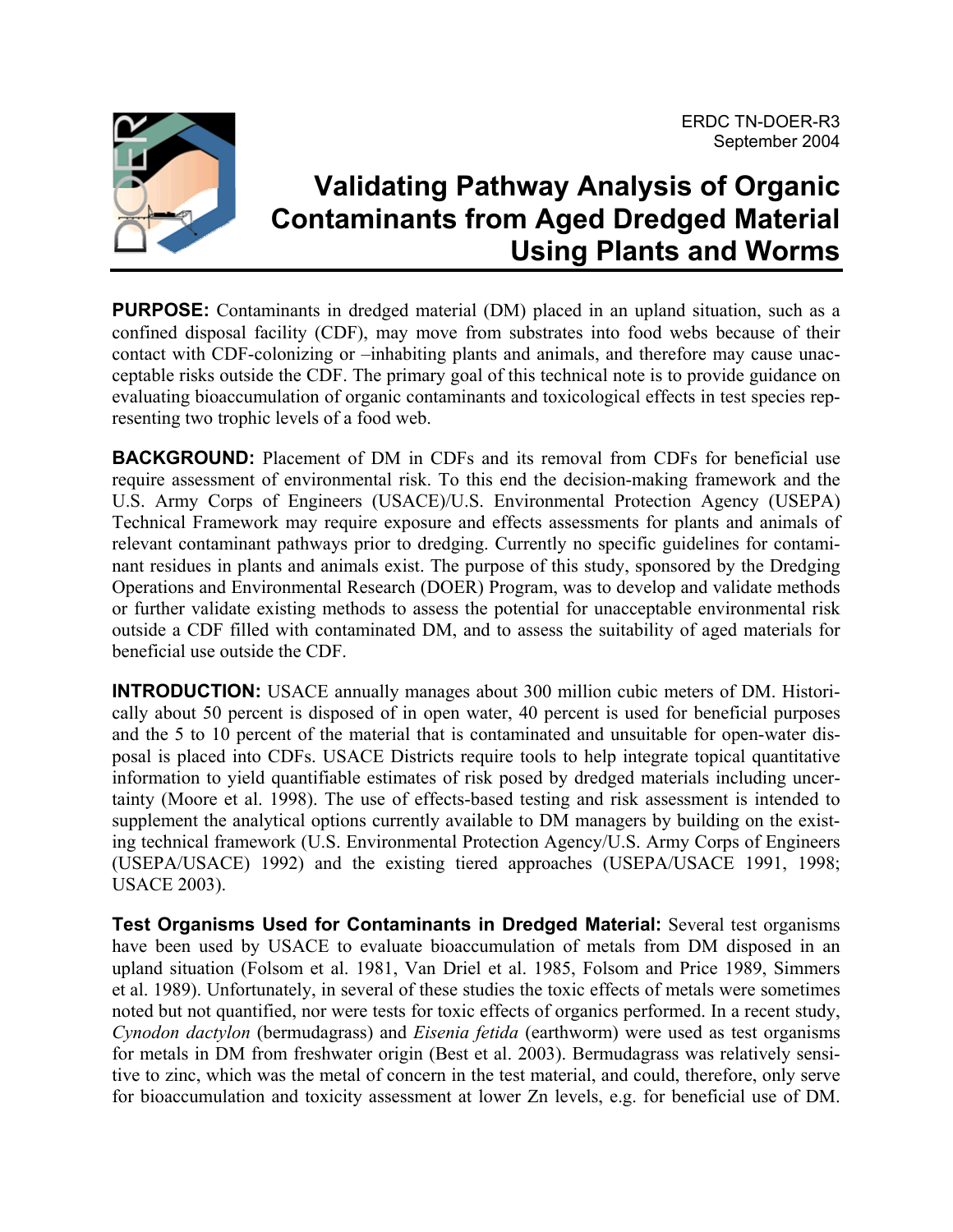The use of this grass species is limited to the southern part of North America as far north as Kentucky. Earthworms did not exhibit metal toxicity in the range studied, and a correlation was found between bioaccumulation and substrate Zn levels. Thus, earthworm bioaccumulation was considered as a valid Tier III assay for Zn (Best et al. 2003).

**Behavior of Organic Contaminants in Soils, and Consequences for Ecotoxicity Tests:** Organic compounds differ from metals with respect to their behavior in the soil (e.g. organic contaminants are biodegradable, while metals are not) and toxic action. Their interaction with plants differs from that of metals. Moreover, ecotoxicological research on organic contaminants is far scarcer than on metals. The bioavailability of organic contaminants can change significantly over time due to complexation, degradation, or loss by volatilization, runoff, or leaching.

Hydrophobic organic contaminants (HOC) in sediments/soils and dredged material can exist in any of the following four states: solids (soil and organic matter particles), fluid (water), gas (within the sediment/soil), and biota (Brusseau 1997). Partitioning of the contaminant over these phases depends on the contaminant characteristics and the processes affecting the transitions from one phase to the other. The most important phase transition processes are the solubilization (transition of pure contaminant into the water phase), volatilization (transition from the water to the gas phase), and sorption (binding to the solid phase; Beck et al. 1993). The most immobile HOCs are hydrophobic (low solubility in water) and lipophilic. These contaminants are usually strongly bound to organic material and sediment/soil particles (Tenner et al. 1997). These characteristics decrease bioavailability and toxicity for plants (Shimp et al. 1993), soil macrofauna (Belfroid et al. 1995), surface fauna, and microorganisms. Bioavailability of HOC decreases with aging (Alexander 1995). Therefore, short-term laboratory experiments in which spiked substrates are tested may lead to overestimates of the ecotoxicological risks of aged contaminants. The aging process results in adsorption of HOC in micro- or nanopores and/or the soil matrix. This means that strongly bound, non-extractable, or difficult to extract HOC residues can be present in the soil long after HOC pollution took place. Although the concentrations of aged HOCs may be high, ranging from 100 to 1000 mg/kg organic soil matter, desorption processes are extremely slow, and, therefore, the relationship between total HOC concentration and ecological processes in the same soil is difficult to establish (De Jonge 1996).

The organic carbon fraction of DM can play an important role in the bioavailability of HOCs (Fredrickson et al. 2003). A large fraction of the HOC that is extractable from sediments with organic solvents can be non-available to biota, and the proportion of the non-biologically available fraction to total extractable HOC levels can vary greatly from sediment to sediment. For instance, Talley et al. (2002) showed that Soxhlet-extractable PAH concentrations in DM from a CDF in Milwaukee Harbor averaged 115 mg  $kg^{-1}$ , but only 46 mg  $kg^{-1}$ , i.e. less than half, was bioavailable. These results and others have led to questioning the validity of the equilibrium partitioning theory developed by DiToro et al. (1991), that describes bioaccumulation of HOCs from sediments by a simple constant partitioning process between sediment and organic carbon and biomass (Kraaij et al. 2002). The quality of organic carbon may also have a large effect on the bioavailability of HOCs. For instance, in several studies the non-bioavailable fraction of solvent-extractable HOCs was associated with pitch and coke-derived particles (Paine et al. 1996; Talley et al. 2002).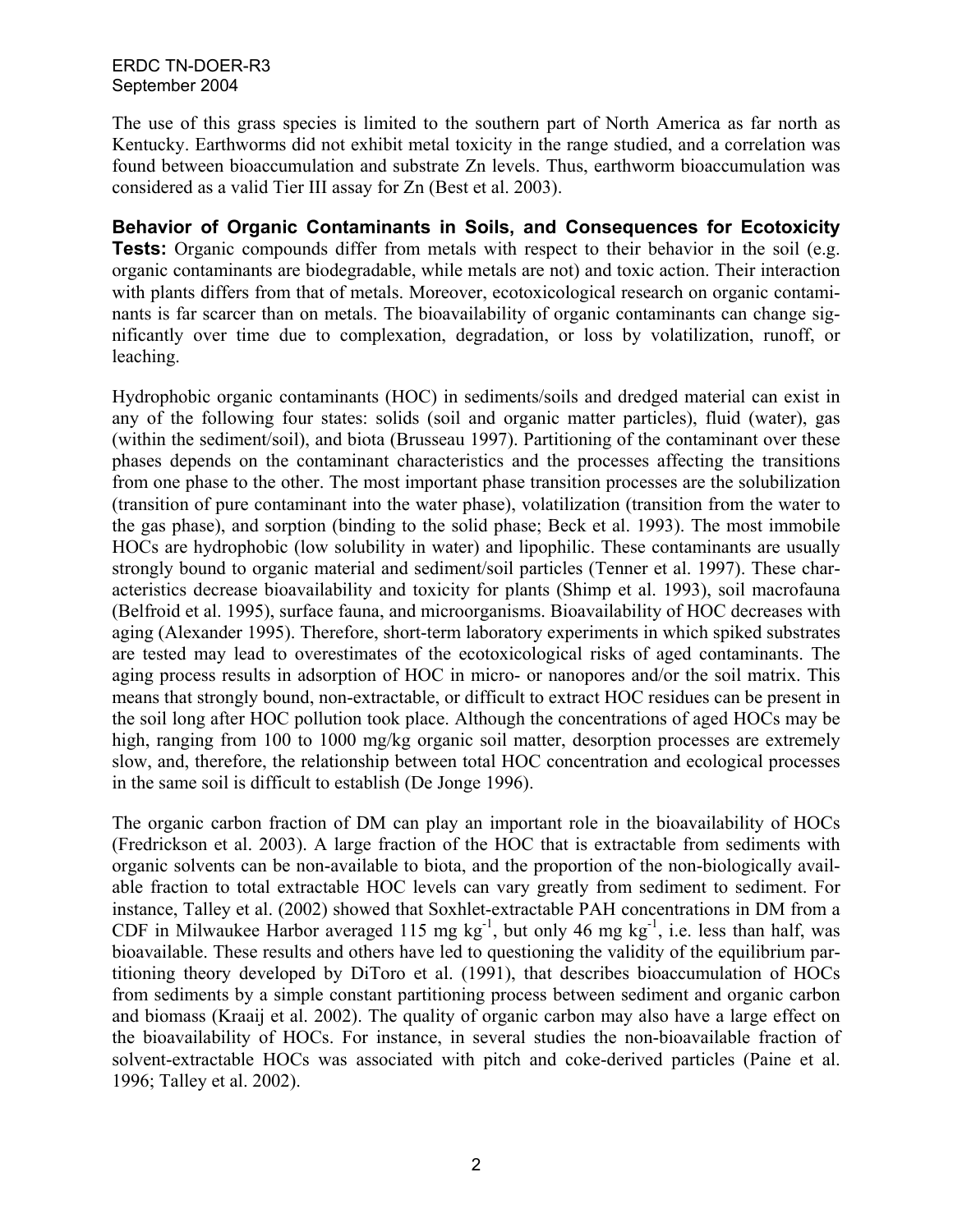Four exposure pathways for HOCs are distinguished in plants (Wild et al. 1992): (1) passive root uptake (with the transpiration flux) from the soil solution, (2) leaf uptake of compounds evaporated from the soil surface, (3) direct contact between roots and/or leaves with contaminated soil particles, and (4) active uptake through oil channel systems in the roots. The first two routes are common, the last two routes pertain to specific conditions and/or plant species (Ryan et al. 1988). Uptake route 1 is relevant for HOCs with a low volatility, uptake route 2 for HOCs with a high volatility (Ryan et al. 1988). Passive root uptake from the soil solution is similar to the partitioning of the compound between water and solid phase. Root uptake is usually related to the measure for lipophily, the octanol/water partitioning coefficient ( $log K<sub>OW</sub>$ ). Root-to-shoot translocation is generally related to the  $log K<sub>OW</sub>$  as well as the evapotranspiration rate. Translocation of HOCs with a low log  $K_{OW}$  (<4) is likely. HOCs with a log  $K_{OW} \ge 4$  are well-adsorbed to soil particles, organic matter and plant roots, and are not very mobile in the soil solution. The total root uptake depends on the average concentration of the HOC during the whole exposure period of the plant up to harvesting. Based on  $log K<sub>OW</sub>$  characteristics of various HOCs, Ryan et al. (1988) conclude that PAHs (e.g. benzoapyrene,  $log K_{OW}$  of 6.4) and PCBs (e.g. Arochlor 1254,  $\log K_{\text{OW}}$  of 6.0) will bind strongly to the root surfaces, but may not be transported from roots to shoots. No evidence currently exists on the relative sensitivity of mono- versus dicotyledonous plants for HOCs (Fletcher et al. 1987, Hund and Traunspurger 1994).

Earthworms are suitable bioaccumulation and response indicators for metals as well as for HOCs (ASTM 1998, Kula and Larink 1998, Lokke and Van Gestel 1998). Toxicological effects in this test organism originate largely from direct skin contact with the toxic compounds in the interstitial water. Chronic sublethal tests are preferred above acute toxicity tests since the former generate information not only on toxicity effects on biomass but also on body burdens. These tests currently exist (Doube and Schmidt 1997, Van Gestel 1997).

Frequently used measures to describe toxicity are: the lethal concentration (LC), i.e. the concentration of a toxicant that kills a specified percentage of the organism; the effective concentration (EC), i.e. the concentration of a toxicant that produces an observable negative effect in the organism; and the phytotoxicity threshold (PT), i.e. the contaminant tissue concentration of a plant that corresponds with a defined growth reduction (ASTM 1994; ASTM 1998). The importance of phytotoxicity data for estimates of the risk posed by the soil contamination is evident (Benenati 1990), but plant data are currently not widely used in setting policy for soil or sediment cleanup limits. For the beneficial use of dredged material, phytotoxicity should be minimized since it inhibits the biomass production of vegetation on the soil.

**Test Organisms Selected for Organic Contaminants in Dredged Material:** The monocotyledonous *L. perenne* (perennial ryegrass) was selected for its worldwide use and general acceptance in standard test procedures (USEPA 1996; USEPA 1999). It has a wide geographical distribution, rapid growth, and profuse generative reproduction. In addition, its seeds germinate simultaneously within several days and the species can be cultivated in the testing environment. *L. perenne* is relatively tolerant towards HOCs, and is used widely as a response and bioaccumulating indicator for HOC contamination of soils (Gorsuch et al. 1990; Van de Leemkuile et al. 1998; Malmberg et al. 1998). A related species, *Lolium multiflorum* (ryegrass) is widely used in Germany as a bioaccumulating indicator for organic contaminants (*<http://www.stadtentwicklung.berlin.de/umwelt/monitoring/en/wirkungskadaster/>*). *C. esculentus*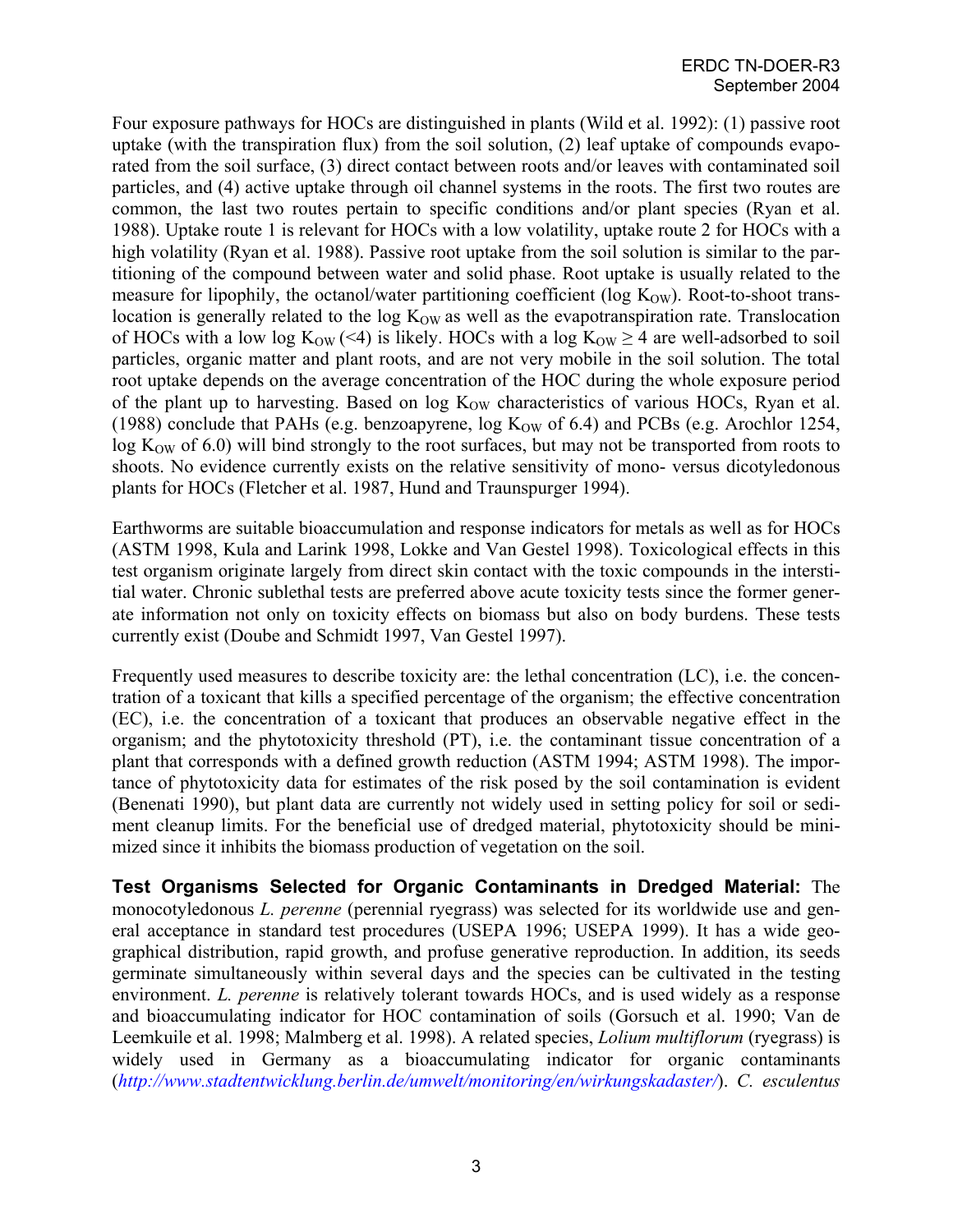(yellow nutsedge), frequently used for DM testing, was not used for the current tests, because attempts to enhance and synchronize germination of its tubers were unsuccessful.

The earthworm *E. fetida* was selected for its worldwide use and acceptance, facilitating comparison with bioaccumulation and toxicity data of other sites, and ease of culture under laboratory conditions. *E. fetida* and *E. andrei*, the most used laboratory test species, exhibit a litter-dwelling ecological strategy, live in organic matter-rich soil, and reproduce via cocoons. Toxicological effects in these test organisms originate largely from direct skin contact with the toxic compounds in the interstitial water. Earthworms are suitable bioaccumulation and response indicators for metals as well as HOCs (ASTM 1998; Kula and Larink 1998; Lokke and Van Gestel 1998). Jager (1998) discusses earthworm ecological strategies and models to estimate the bioconcentration of organic chemicals by earthworms.

**Study Objectives:** The current study is aimed at identifying/validating suitable herbaceous plant and worm species as test organisms for organic contaminants in DM from freshwater origin. The specific objectives were to evaluate in terrestrial plants and worms:

- (1) Bioaccumulation of organic contaminants from organics-contaminated DM.
- (2) Chronic toxicity, as indicated by decreasing biomass on organics-contaminated DM.

## **MATERIAL AND METHODS**

**Bioaccumulation and Toxicity Assays.** A dilution series was constructed by mixing Indiana Harbor Canal (IHC) DM with reference DM. Subsequently, dose-response curves for organics concentrations between 0 and 70 percent IHC (46 mg Arochlor-1248 kg<sup>-1</sup> dry weight (DW) and 336 mg PAH  $\text{kg}^{-1}$  DW) were constructed for both plant and animal tests. Plant and animal tests were replicated five times, and followed a randomized block design. Desorbability of the organic contaminants, as a measure for potential bioavailability, was evaluated using C18 disks, replicated three times. No factors other than percent IHC-DM contribution to the test substrate were tested because only a limited amount of IHC-DM was available. DM with concentrations of  $\leq$ 1 mg PCB kg<sup>-1</sup> DW (Monroe CDF, MI; Best et al. (2003)) and 115 mg PAH kg<sup>-1</sup> DW may be considered representative for DM from harbors similar to IHC (Milwaukee Harbor, Talley et al. 2002).

The following responses were measured:

- For plants:
	- o Accumulation, as measured by the plant tissue-organics concentrations accumulated in 59 days, in mg kg<sup>-1</sup> DW and in mg kg<sup>-1</sup> organic carbon (OC).
	- $\circ$  Toxicity, as measured by the plant biomass formed in 59 days, in g DW m<sup>-2</sup>.
- For worms:
	- o Accumulation, as measured by the worm tissue-organics concentrations accumulated in 28 days, in mg kg $^{-1}$  DW and in mg kg $^{-1}$  OC.
	- o Toxicity, as measured by the biomass of 12 worms after 28 days incubation, in g DW  $cylinder<sup>-1</sup>$ .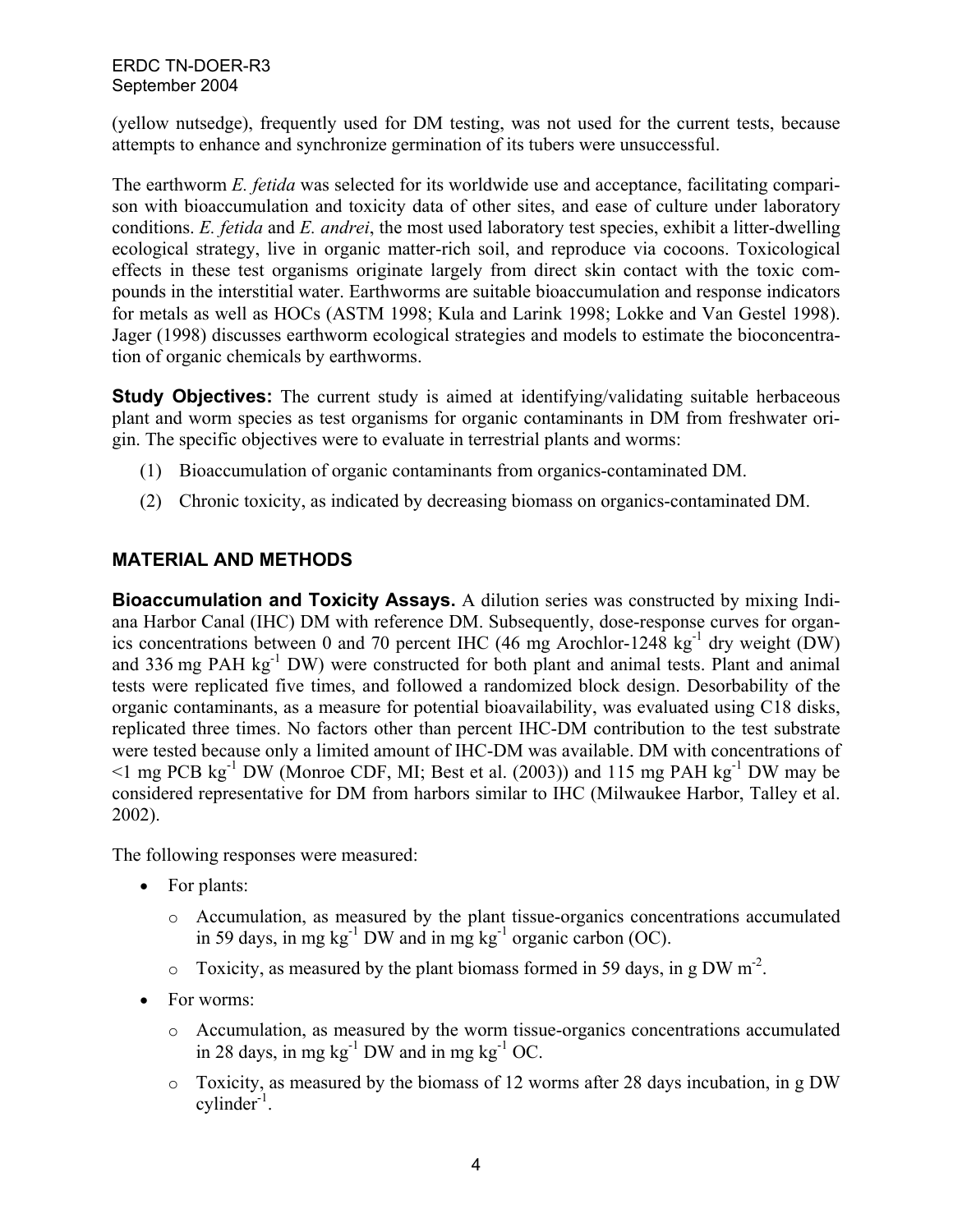- For C18 disks:
	- o Sorption, as measured by the disk-organics concentrations accumulated in 28 days, in mg  $kg^{-1}$  DW.

**Substrates.** Two dredged materials (DM) were used in the tests. The contaminated DM from the field site was chosen because of the interest of the U.S. Army Corps of Engineers. The latter DM was obtained from an area planned for dredging and disposal in CDFs. It was collected in 1991 from the Indiana Harbor Canal (IHC), IN (Figure 1), and stored in a 55-gal drum in a wet state at room temperature until use. The IHC DM contained significant amounts of polychlorinated biphenyls (PCBs, i.e. Arochlor 1248) and polyaromatic hydrocarbons (PAHs), but also high levels of the metals cadmium (Cd), chromium (Cr), nickel (Ni) and zinc (Zn). The reference DM originated from the nearby Monroe, MI, CDF, where it was excavated from the substrate surface to a depth of 0.33 m at a dry site, in June 2002. DM from the same site was used as a reference in two earlier bioassays (Best et al. 2001; 2003). Properties of both DMs are listed in Table 1. Both DMs were dried to a moisture content of approximately 5 percent, and ground to pass a 2-mm sieve. During this process, part of the volatile PAHs was lost from the IHC DM, amounting to 96 percent for naphthalene and 70 percent for acenaphthene and fluorene.

The substrate dilution series was constructed by mixing different amounts of IHC DM with reference DM (Table 1). A range of four dilutions up to approximately 70 percent IHC DM was created, containing 46 mg  $kg^{-1}$  DW Arochlor-1248 and 336 mg  $kg^{-1}$  DW PAH. Dilutions were used because it was expected that the high metal concentrations in the IHC DM would cause acute toxicity in the test organisms, and thus prevent determination of bioaccumulation of organic contaminants in the plants and worms.

As a control substrate for plants, Baccto R Lite potting soil, Michigan Peat Company, Houston, TX, was used. As a control substrate for worms, a standard artificial soil (Organization for Economic Cooperation and Development (OECD), Paris, France; Kula and Larink 1998) was used.

**Plant Tests.** The plant tests used the following treatments:

- **Percent IHC DM:** Five levels:
	- $\circ$  Reference (0 mg A-1248, and 0.32 mg PAH kg<sup>-1</sup> DW)
	- $\circ$  10 percent (10 mg A-1248, and 66.1 mg PAH kg<sup>-1</sup> DW)
	- $\circ$  20 percent (17 mg A-1248, and 114.7 mg PAH kg<sup>-1</sup> DW)
	- $\circ$  33 percent (24 mg A-1248, and 183.2 mg PAH kg<sup>-1</sup> DW)
	- $\circ$  70 percent (46 mg A-1248, and 336.3 mg PAH kg<sup>-1</sup> DW)
- **Moisture:** Two levels:
	- o Approximately 1/3 field capacity (15 percent)
	- o Close to field capacity (36 percent, field capacity being 38 percent). A moisture level at field capacity allows maximum mobility of contaminants in soil solution.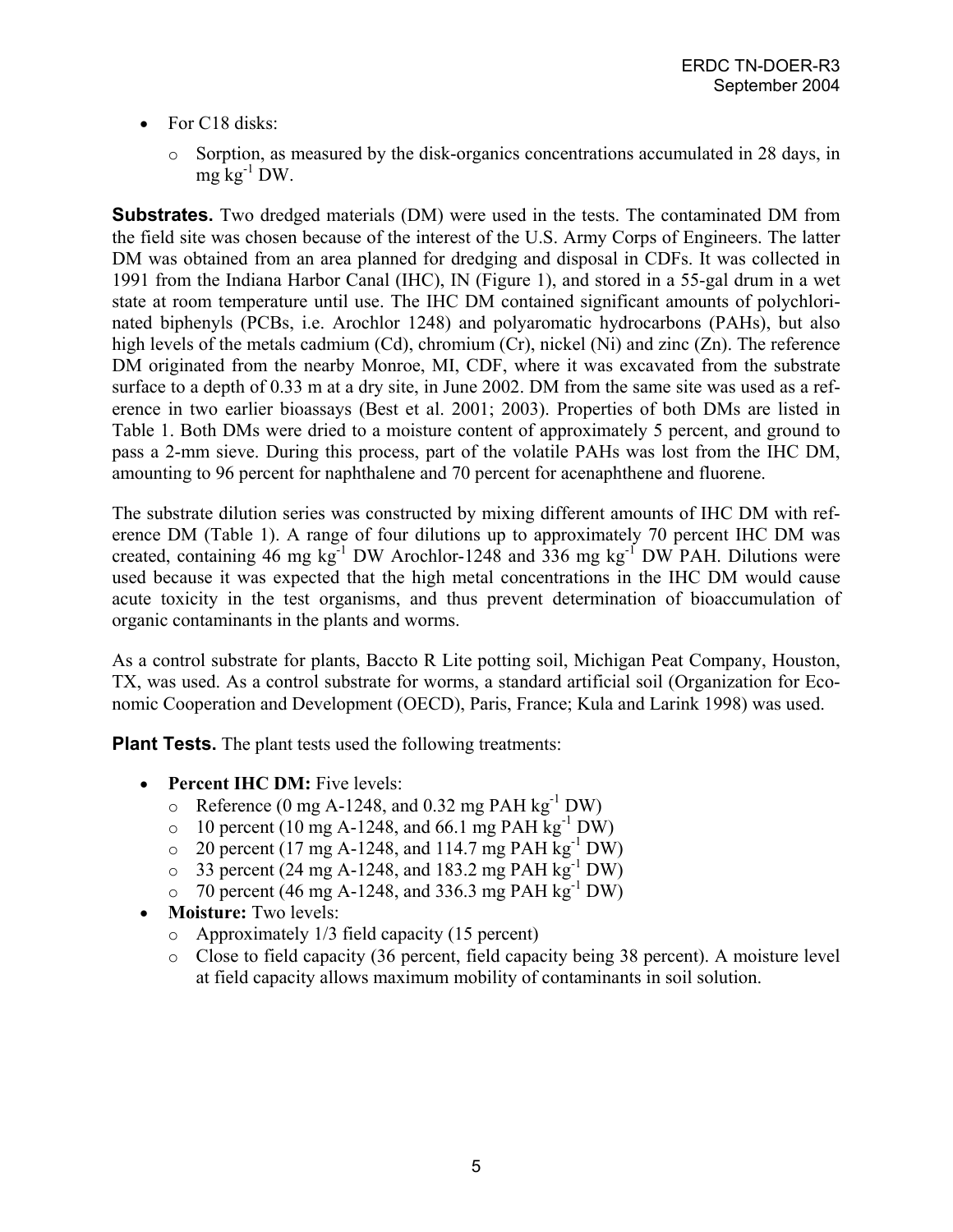

Figure 1. Indiana Harbor Canal, IN, from which the dredged material for the tests originated

A control substrate served as a test to verify performance of the plants; five replicates at a 36-percent moisture level were tested. The plant study included a total of 55 units. For each unit, 0.230 g *L. perenne* seeds were weighed and placed on top of 1 L of the appropriate substrate mixture contained in 2-L plastic pots. Plants were amended with slow-release Osmocote fertilizer after 10 days to attain target levels of 352 kg N ha<sup>-1</sup>, 59.2 kg P ha<sup>-1</sup> and 331.9 kg K ha<sup>-1</sup>, commonly used for pastures (Best and Jacobs 2001). Plants were allowed to grow for 59 days prior to harvesting. Seeds germinated synchronously, as was verified before the onset of the tests. *C. esculentus*, initially considered as another suitable candidate for a plant test species, was not used for the current tests, because attempts to enhance and synchronize germination of its tubers were unsuccessful.

**Animal Tests.** Animal tests used the same treatments as the plant tests, but were carried out at only one moisture level, 36 percent. The invertebrate study included a total of 30 units. For each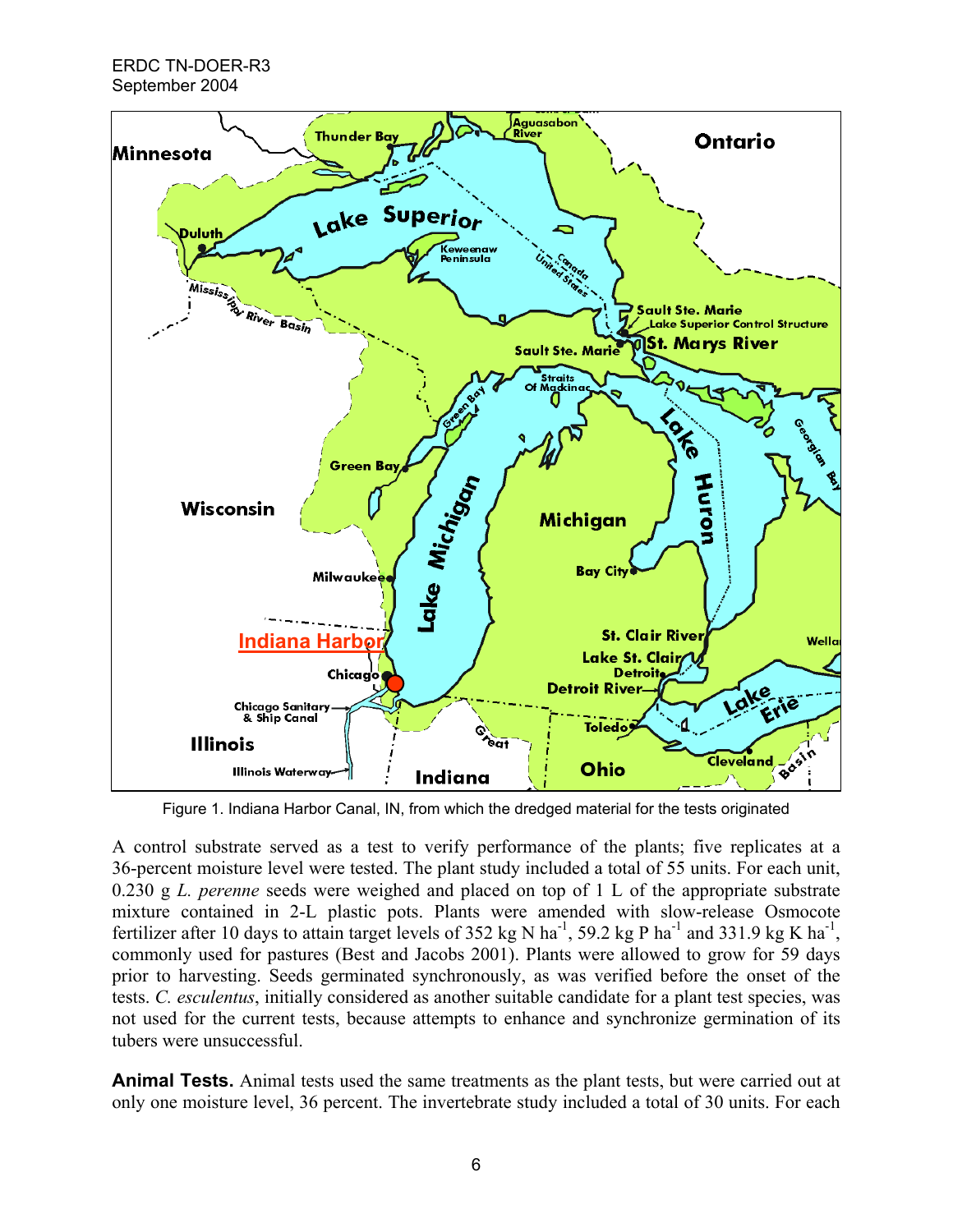unit, 12 *E. fetida* specimens were placed on top of 1 L of the appropriate substrate mixture contained in a 15-cm-diameter, 15-cm-high Plexiglass cylinder. Animals were allowed to grow for 28 days prior to harvesting (ASTM 1998).

**C18 Disk Tests.** The C18 disk test was conducted to assess the potential bioavailability (desorbability) of the organic contaminants in the substrates. The C18 disk study included a total of 15 units. For each unit, one preconditioned C18 disk (SPE disk ENVI 18 DSK, diameter 47 mm, Supelco, Burdick and Jackson, Muskegon, Michigan) was suspended in a 250-mL Erlenmeyer containing 10 g DW test substrate and 50 mL Reversed Osmosis (RO) water. One mL of a solution containing 7 mmol of  $HgCl<sup>2</sup> L<sup>-1</sup>$  was added to each bottle to reduce microbial activity. Bottles were incubated for 28 days in the dark at 22 ºC and shaken gently every second day prior to analysis. The organics reached near-equilibrium on the disks in 28 days, as was verified before the onset of the tests (Krauss and Wilcke 2001, Krauss et al. 2000).

**Analyses.** Prior to incubation, each DM mixture was analyzed for chemical and physical characteristics, in triplicate. The concentrations of PCBs and PAHs were determined in all DM mixtures, following a modified Bligh-Dyer extraction procedure (Bligh and Dyer 1959) and Gas Chromatography/Mass Spectrometry detection (GC-MS; EPA-method 8270C). For Arochlor-1248, the PCBs with molecular weights of 222, 256, 292, and 326 were quantitated as representatives. No other Arochlors were present in the IHC extracts. For the PAHs, the following constituents were quantitated:

- Naphthalene (NAP)
- Acenaphthalene (ACY)
- Acenaphthene (ACE)
- Fluorene (FLU)
- Phenanthrene (PHE)
- Anthracene (ANT)
- Fluoranthene (FLA)
- Pyrene (PYR)
- Benz[a]anthracene (BAA)
- Chrysene (CHR)
- Benzo(b)fluoranthene (BBF)
- Benzo(k)fluoranthene (BKF)
- Benzo(a)pyrene (BAP)
- Benzo(ghi)perylene (BGHI)
- Indeno $(1,2,3-\text{cd})$ pyrene (INP)
- Dibenzo(a,h)anthracene (DIB)

As internal standard for the PCB extraction, PCB No. 7 was used, which was spiked to the DM samples prior to extraction. The total concentrations of As, Cd, Cr, Cu, Pb, Ni, V, and Zn were also determined (USEPA 1991), as were the bioavailable metal concentrations, using the diethyltriamine-pentaacetic (DTPA) extractable fraction as a measure (Lindsay and Norvell 1978). Moisture content was determined by drying at 105 ºC in a forced-air oven until constant weight. Concentrations of organic matter were determined by loss on ignition at 550 °C, and bulk density volumetrically (Allen et al. 1974). Organic carbon in the substrates was calculated by multiplying the organic matter concentration by a factor of 0.58 (Jackson 1964).  $pH_{\text{KCl}}$  was measured with a pH-meter (Beckman Model PHI40, Fullerton, CA) in a 1-M KCl solution in a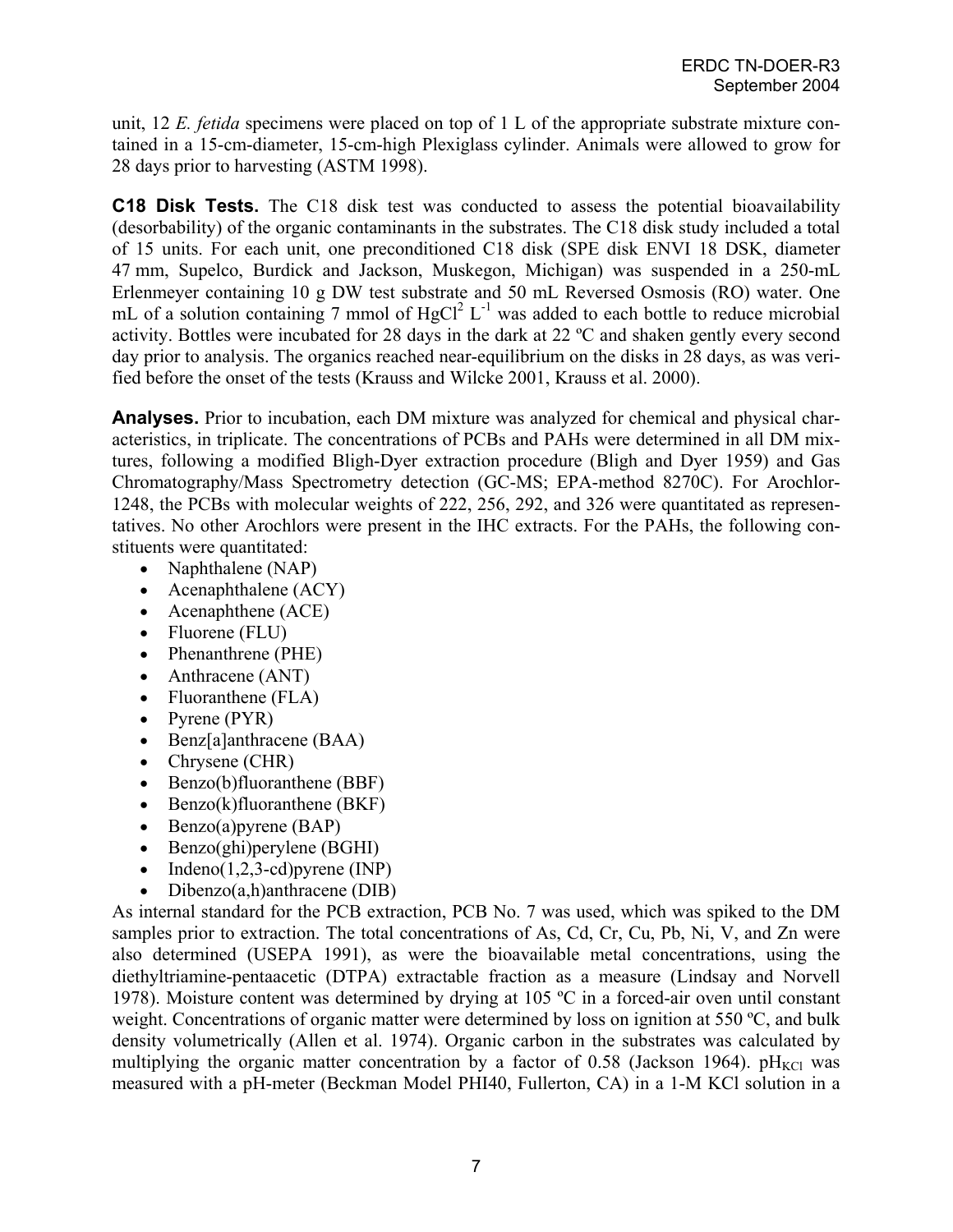fresh soil-to-liquid ratio of 1:2.5 (w/v).  $pH_{\text{KCl}}$  was converted to  $pH_{\text{water}}$  using a regression equation of pH<sub>water</sub> =  $0.677$  x pH<sub>KCl</sub> + 2.35 (ISO 10390; Best and Jacobs 2001).

Dry weight (plants and worms) was determined by drying of the fresh material in a forced-air oven to constant weight (105 ºC). PCB and PAH concentrations were determined in the fresh materials of three of the five replicate plant and animal samples, using a similar approach as for the DM mixtures. Lipid contents were determined gravimetrically in subsamples of the plant and worm dichloromethane (DCM; Bligh and Dyer 1959) extracts. Total metal concentrations were determined in the remaining two replicate plant and animal samples, including As, Cd, Cr, Cu, Pb, Ni, and Zn, using an approach similar to that used for the DM mixtures, but digesting 0.3 g DW. These latter determinations in plants and worms allowed exploration of factors contributing to the untimely demise of the test organisms.

PCB and PAH concentrations were determined in hexane extracts of all C18 disks (Krauss and Wilcke 2001). Recoveries of the internal standard were on average 40 percent in DM mixtures, 48 percent in DM mixtures, 65 percent in plants, 81 percent in worms, and 48 percent in C18 disks.

**Statistics.** The STATGRAPHICS Plus for Windows 3 package (Manugistics, Rockville, MD; 1997) was used for statistical analyses.

Effects of treatment on plant and worm responses were tested for statistical significance using analysis of variance (ANOVA), followed by a multiple range test. The p-value in the ANOVA is a measure of the significance of the analysis; it was set at a 95-percent confidence level (p value  $≤0.05$ ).

Relationships between plant and worm responses and substrate contaminant concentrations were derived by linear regression. The p-value in the regression model was set at a 95-percent confidence level (p value of  $\leq 0.05$ ) unless stated otherwise. The R<sup>2</sup>-value of the regression model indicates the proportion of the variance explained by the model; regressions with  $R^2$ -values of 0.50 explain 50 percent of the variance in the dataset.

# **RESULTS AND DISCUSSION**

**Substrates.** The five DM mixtures spanned organics concentration ranges of 0 to 46 mg Arochlor1248 kg<sup>-1</sup> DW for PCBs and of 0.32 to 336 mg PAH kg<sup>-1</sup> DW (Table 2). The levels of total As, Cd, Cr, Cu, Pb, Ni, and Zn were far higher in the DM mixtures than in the reference DM, and the DTPA-extractable metal levels were far lower than the total metal levels. Based on the published critical stressor concentration levels (CSCL), largely identical with the "No Observed Adverse Effect Level" (NOAEL) or "Lowest Observed Adverse Effect Level" (LOAEL), it was expected that the concentrations of Cd and Zn even in the least diluted IHC DM mixture might be deleterious for plants as well as worms.

**Bioaccumulation and Toxicity in Plants:** In the plant material, Arochlor1248 was mainly recovered from the roots. Arochlor1248 concentrations in root tissues increased with those in the DM mixtures (Table 3). This led to the conclusion that Arochlor1248 was sorbed and/or taken up by the roots, but not translocated to the shoots. Arochlor1248 recovered from the plant shoots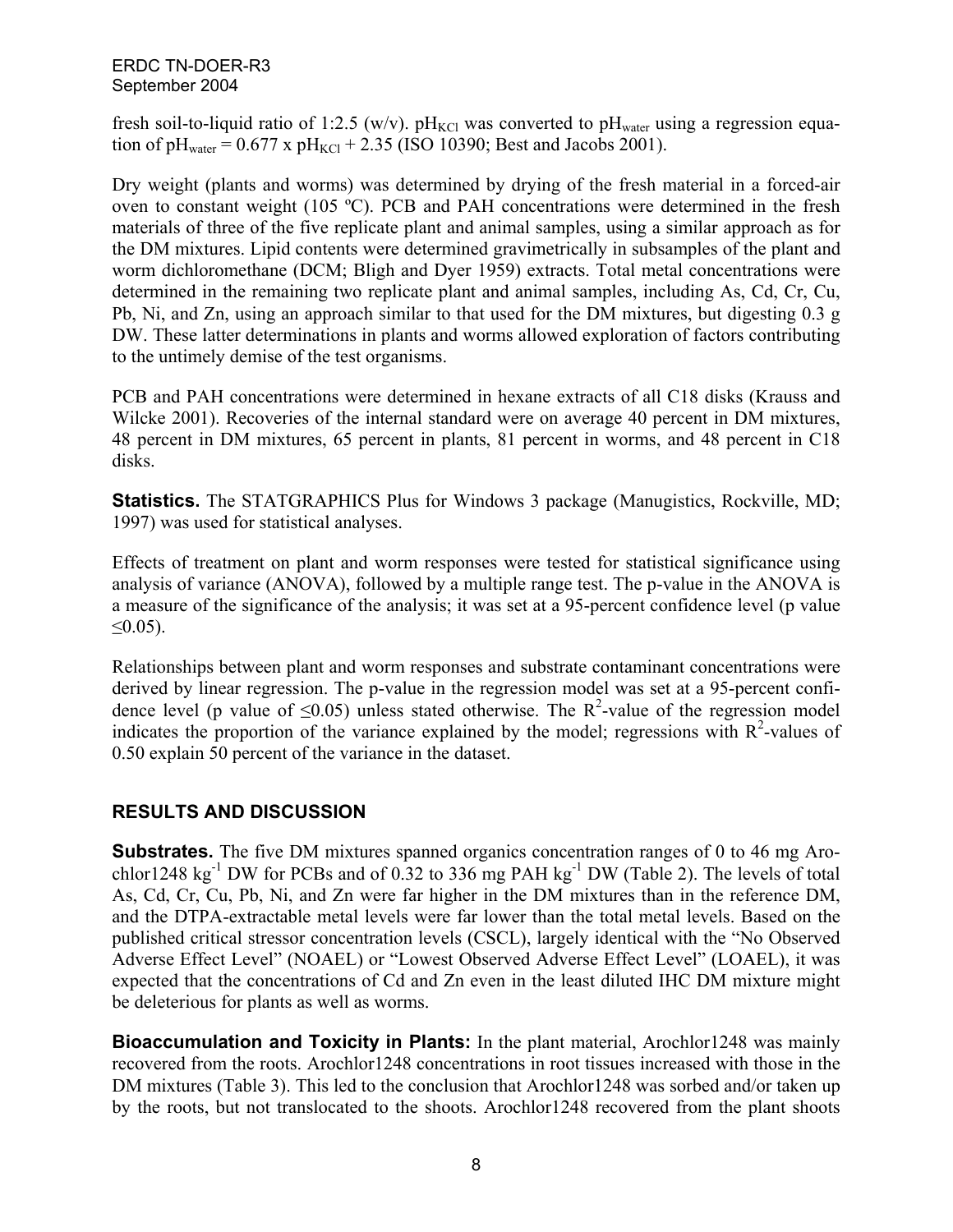cultivated on the 33-percent IHC DM mixture may have been adsorbed to the tiny roots anchoring the plants to the substrate. These roots were so small that they were not harvested separately. It may also have been adsorbed through volatilization from the substrate surfaces. Concentrations in plant roots from dry DM mixtures were far higher than from wet DM mixtures.

PAHs (sum of 16 PAHs) were recovered from roots and shoots (Table 3). PAH concentrations were higher in roots than in shoots and they increased with increasing PAH concentration in the DM mixture. This may indicate that most PAHs were taken up by the plants and translocated from roots to shoots, since a large part of the volatile PAHs had been lost during drying of the IHC-DM (Material and Methods Section 'Substrates' p. 5). The high PAH concentrations in plant shoots cultivated on the 33-percent IHC DM mixtures may also have been adsorbed to the tiny roots anchoring the plants to the substrate, as suggested for the PCBs. PAH concentrations were far higher in plant roots from dry than from wet DM mixtures. No significant relationships between organics concentrations in plant tissues and those in DM mixtures, both expressed as milligrams compound per kilograms dry weight, were found. However, upon further inspection of the data, significant relationships were identified; these are discussed under "Relationships between concentrations of individual organics in substrates and tests using plants, animals, and C18-disks," p. 10.

In the plant material, various metals accumulated up to considerable concentrations (Table 3). Shoot concentrations of Cr, Pb, and Zn exceeded CSCLs for plants in the dry 20-percent IHC mixtures, while the concentration of Zn came close to the phytotoxic level recently determined for another grass species, *Cynodon dactylon* (bermudagrass; Best et al. 2003).

Plant biomass was significantly affected by percent IHC contribution to the DM-mixture, as found by ANOVA (p<0.05; Table 3). Substrates with an IHC-DM contribution exceeding 33 percent did not support plant growth. The decrease in plant biomass with increasing IHC-DM percent was tentatively attributed to the various metals in the DM mixtures, but no single metal could be identified that explained this biomass decrease using multiple regression techniques. Biomass was significantly higher in plant material harvested from the wet than from the dry DM mixtures (p<0.001; Table 3). The biomass of plants exposed to DM mixtures, including the reference, was always lower than that of the control plants ( $226 \pm 23.45$  g DW m<sup>-2</sup>), indicating that all DM mixtures provided less than optimal substrates for biomass formation.

**Bioaccumulation and Toxicity in Worms:** In the worms, both Arochlor1248 and PAHs accumulated. Arochlor1248 and PAH concentrations in worm tissues were significantly affected by percent IHC contribution to the DM mixtures, as found by ANOVA, with PAHs accumulating more gradually than PCBs (Table 4). No significant relationships between organics concentrations in worm tissues and those in DM-mixtures, both expressed as mg compound per kg dry weight, were found.

In the worms, various metals accumulated up to considerable concentrations (Table 4). In the DM mixtures containing  $\geq$ 10 percent IHC-DM, only the zinc concentrations exceeded the CSCL for worms.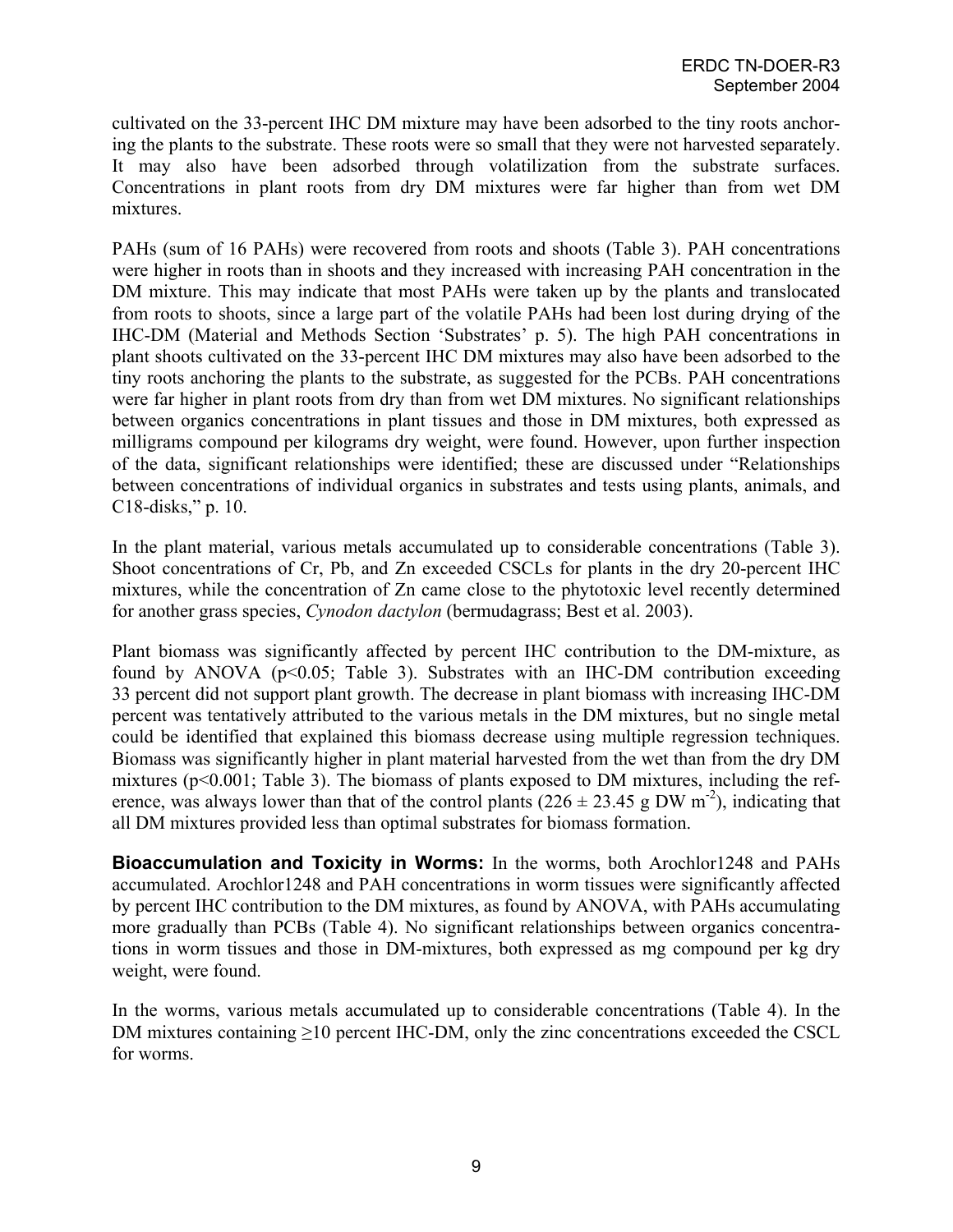Worm biomass was significantly affected by percent IHC contribution to the DM-mixture, as found by ANOVA (p<0.05; Table 4). The decrease in worm biomass with increasing IHC-DM contribution was also in this case tentatively attributed to the concentrations of various metals in the DM-mixtures, but no single metal could be identified that explained this biomass decrease using multiple regression techniques. The biomass of worms exposed to DM mixtures containing >20 percent IHC-DM was lower than that of the control worms  $(1.74 \pm 0.11 \text{ g DW cylinder}^{-1})$ ;  $19.8 \pm 0.23$  individuals), but worm biomass was higher on the other DM mixtures than that of the control, indicating that the latter DM mixtures provided acceptable substrates for biomass formation.

## **Relationships Between Concentrations of Individual Organics in Substrates and Tests Using Plants, Animals, and C18 Disks**

No significant relationships between total organics concentrations in plants and worms, and those in DM-mixtures, both expressed in mg compound per kg dry weight, were found.

However, statistically significant linear regressions were found between the  $10$ log values of selected, individual PCB and PAH compounds, expressed as mg compound per kg lipid of plants and animals, expressed as mg compound per kg disk and per kg soil-DW of C18 disks, and the  $10$ log values of the same compound in the DM-mixtures, expressed as mg compound per kg organic carbon (OC) (Table 5).

These relationships were statistically significant in:

- Plant shoots
	- : at a 95-percent confidence level for FLU, FLA, PYR, and BAA.
	- : at a 90-percent confidence level also for PHE and BBF.
- Plant roots
	- : at a 90-percent confidence level for ANT and PYR.
- Worms
	- : at a 95-percent confidence level for ACE, FLA, IND, BGHI, and DIB.
	- : at a 90-percent confidence level also for BBF.
- C18-Disks : at a 95-percent confidence level for all organic compounds except NAP and DIB.

Based on the established significant linear regressions between the individual organic compounds in the DM mixtures and the test devices, the authors conclude that *L. perenne* shoots can be used as a bioaccumulation indicator for 6 of the 16 PAHs (i.e., FLU, PHE, FLA, PYR, BAA, and BBF); roots only for 2 of the 16 PAHs (i.e., ANT and PYR); and earthworms for 6 of the 16 PAHs (i.e., ACE, FLA, BBF, IND, BGHI, and DIB). The C18 disks represent a method suitable to quantify the potential bioavailability (desorbability) of most organics (i.e., 14 of the 16 PAHs) and of Arochlor-1248.

The transfer of the organic compounds from the DM mixtures into the plants and worms was far more irregular than into the C18 disks (Table 5). This was attributed in part to the lower mobility of the compounds in the consolidated DM to which the plants and worms were exposed (versus that in the slurries to which the disks were exposed) and in part to species- and trophic levelspecific selectivity of the plants and worms for individual compounds. The latter suggestion is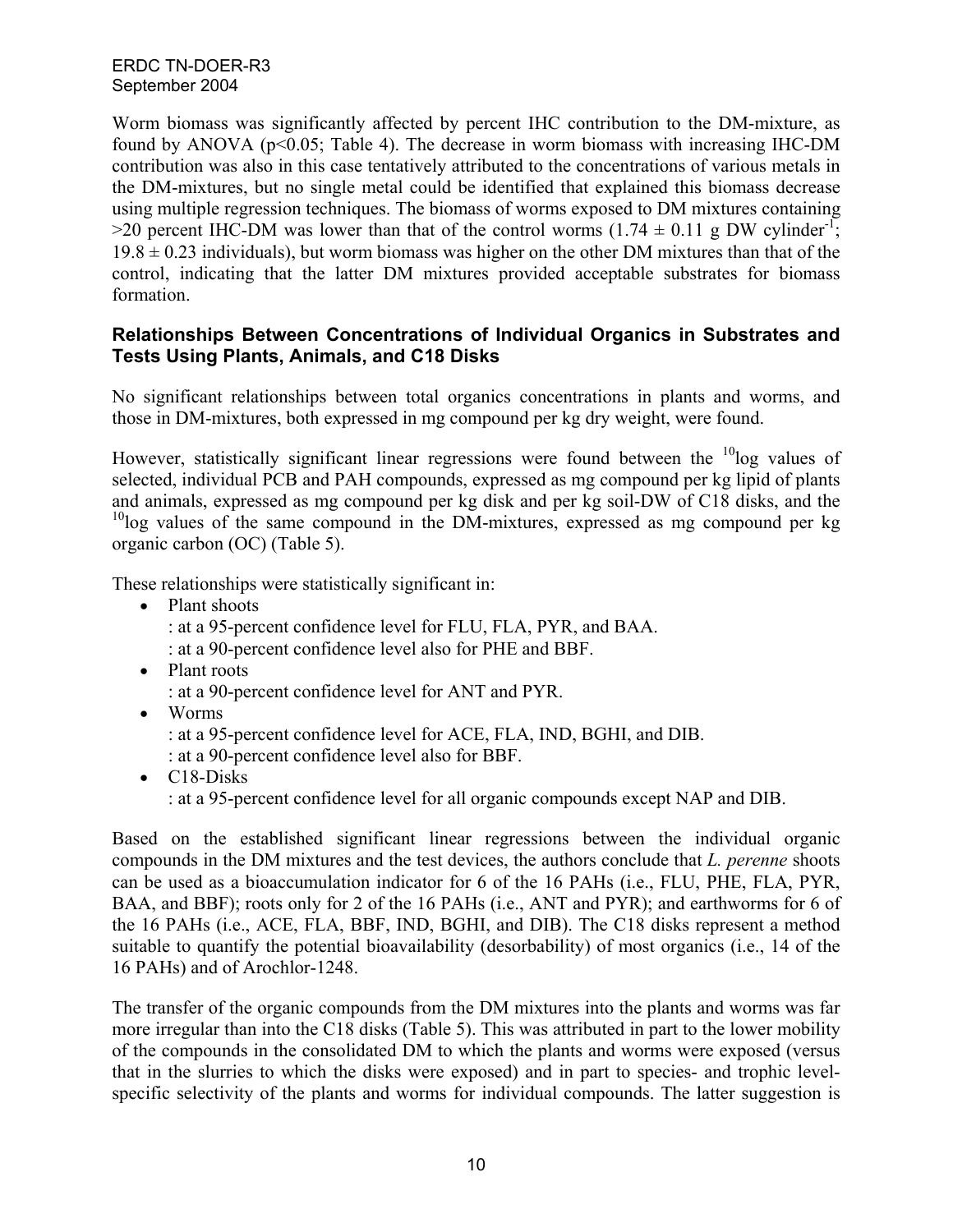supported by the fact that only one organic compound was identified (BBF) for which both plants and worms showed significant transfer from the DM mixtures.

**CONCLUSIONS:** Results of this study revealed the following:

- Perennial ryegrass responded to increasing levels of Arochlor-1248, PAHs, and various metal contaminants in DM mixtures by exhibiting increased bioaccumulation and toxicity.
- Substrates with an IHC-DM contribution exceeding 33 percent did not support plant growth. This may indicate that this plant species may be too sensitive to project organics bioaccumulation from DM, containing both organics and high levels of metals.
- Perennial ryegrass may be used for bioaccumulation of (selected) PAHs at lower metals levels, e.g. for beneficial use of DM, in North America.
- $\bullet$  <sup>10</sup>Log-transformed PAH concentrations on a plant-lipid basis were accurate predictors of  $10$ log-transformed PAH concentrations on a DM-organic carbon basis for 6 of the 16 PAHs (i.e. FLU, PHE, FLA, PYR, BAA, and BBF), but not for PCBs.
- Earthworms also showed an increased bioaccumulation and decreasd biomass in response to increasing levels of Arochlor-1248, PAHs, and metals contamination. Because the worms survived on all DM mixtures, they may be considered as tolerant enough to project organics bioaccumulation from DM, containing both organics and high levels of metals.
- The earthworms were just as reliable in accumulating PAHs as the plants, but for different compounds.
- $\bullet$  <sup>10</sup>Log-transformed PAH concentrations on a worm-lipid basis were accurate predictors of <sup>10</sup>log-transformed PAH concentrations on the DM-organic carbon basis for 6 of the 16 PAHs (i.e. ACE, FLA, BBF, IND, and BGHI), but not for PCBs.
- C18 disks were reliable devices to project potential bioavailability of almost all organics present; i.e. for 14 of the 16 PAHs (ACY, ACE, FLU, PHE, ANT, FLA, PYR, BAA, CHR, BBF, BKF, BAP, IND, BGHI, DIB) and for Arochlor-1248.
- Plant and earthworm bioaccumulation may be Tier III and valid Tier IV assay (Upland Testing Manual 2003), provided more work is done on the bioavailability and selectivity of metal-tolerant, test organisms for organics, and on the desorption and mobility of organics in sediments and soils. C18 disks certainly look promising.

**POINTS OF CONTACT:** This technical note was written by Dr. Elly P.H. Best, (601) 634-4246, *[Elly.P.Best@erdc.usace.army.mil](mailto:Elly.P.Best@erdc.usace.army.mil)*. Questions regarding this technical note should be directed to Dr. Best or the manager of the Dredging Operations and Environmental Research Program, Dr. Robert M. Engler (601) 634-3624, *[Robert.M.Engler@erdc.usace.army.mil](mailto:Robert.M.Engler@erdc.usace.army.mil)*). This technical note should be cited as follows:

Best, E.P.H., Geter, K., Tatem, H.E., Fredrickson, H.L., Richmond, M., Furey, J., and Wells, M. (2004). "Validation of pathway analysis of organic contaminants from aged dredged material using plants and worms," *DOER Technical Notes Collection* (ERDC TN-DOER-R3), U.S. Army Engineer Research and Development Center, Vicksburg, MS. *[www.wes.mil/el/dots/doerc…pdf](http://el.erdc.usace.army.mil/programs.cfm?Topic-doer)*.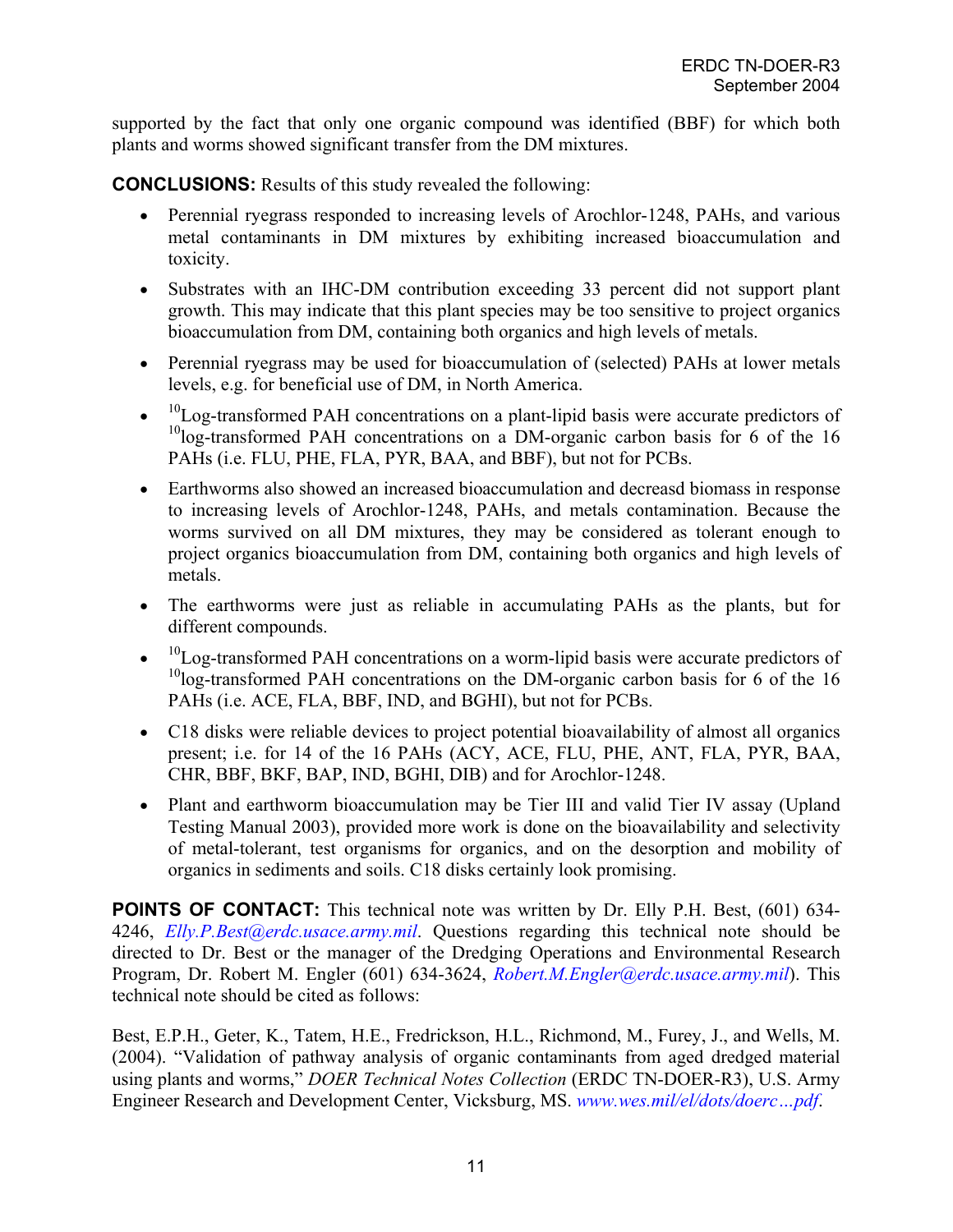### **REFERENCES**

Alexander, M. (1995). "How toxic are toxic chemicals in soil?" *Environmental Science and Technology* 29, 2713-2717.

- Allen, S.E., Grimshaw, H.M., Parkinson, J.A., and Quarmby, C. (1974). *Chemical analysis of ecological materials*. S.E.Allen et al., eds., Wiley, New York, 21-22.
- ASTM (1994). "Standard Practice for Conducting Early Seedling Growth Tests," E-1598-94, American Society for Testing and Materials, Philadelphia, PA.
- ASTM (1998). "Standard Guide for Conducting Laboratory Soil toxicity or Bioaccumulation Tests with the Lumbricid earthworm Eisenia fetida," E-1976-97, American Society for Testing and Materials, West Conshoshocken, PA.
- ASTM (1999). "Standard Guide for Conducting Terrestrial Plant Toxicity Tests," E-1963-98, American Society for Testing and Materials, Philadelphia, PA.
- Beck, A.J., Johnston, A.E., and Jones, K.C. (1993). "Movement of nonionic organic chemicals in agricultural soils," *Critical Reviews in Environmental Science and Technology* 23, 219-248.
- Belfroid, A., Van den Berg, M., and Seinen, W. (1995). "Uptake, bioavailability and elimination of hydrophobic compounds in earthworms (Eisenia andrei) in field contaminated soil," *Environmental Toxicology and Chemistry* 14, 605-612.
- Benenati, F. (1990). "Keynote address: plants-keystone to risk assessment." *Plants for Toxicity Assessment*. W. Wang, J.W. Gorsuch, and W.R. Lower, ed., American Society for Testing and Materials, Philadelphia, PA.
- Best, E.P.H., and Jacobs, F.H.H. (2001). "Production, nutrient availability, and elemental balances of two meadows affected by different fertilization and water table regimes," *Plant Ecology* 155, 61-73.
- Best, E.P.H., Geter, K.N., and Tatem, H.E. (2003). "Validation of pathway analysis of metals from aged dredged material using plants and worms," Doer Technical Notes Collection, ERDC TN-DOER-C32, U.S. Army Engineer Research and Development Center, Vicksburg, MS. *<http://www.wes.army.mil/el/dots/doer/pdf/doerc32.pdf>*.
- Best, E.P.H., Tatem, H.E., Winfield, L., and Simmers, J.W. (2001). "Toxicological and bioaccumulation testing of dredged material from upland confined disposal facilities using plants and worms," DOER Technical Notes Collection, ERDC TN-DOER-C22. *<http://www.wes.army.mil/el/dots/doer/pdf/doerc22.pdf>*.
- Bligh, E.G., and Dyer, W.J. (1959).. "A rapid method of total lipid extraction and purification," *Canadian Journal of Biochemistry and Physiology* 37, 911-917.
- Brusseau, M.L. (1997). "Transport and fate of toxicants." *Soil Ecotoxicology*. J. Tarradellas, G. Bitton, and D. Rossel, ed., CRC Press, Lewis Publishers, New York, 33-51.
- De Jonge, H. (1996). "Sorption, bioavailability and mineralization of hydrocarbons in contaminated soils." Ph.D. diss., University of Amsterdam, The Netherlands.
- DiToro, D.M., Zarba, D., Hansen, C., Berry, D., Swartz, W., Cowan, R., et al. (1991). "Technical basis for establishing sediment quality criteria for non-ionic organic chemical by using equilbrium partitioning." *Environmental and Toxicolological Chemistry* 10, 1541-1586.
- Doube, B.M., and Schmidt, O.(1997). "Can the abundance or activity of soil macrofauna be used to indicate the biological health of soils?" *Biological Indicators of Soil Health*. C.E. Pankhurst, B.M. Doube and V.V.S.R. Gupta (eds). CAB International, Wallingford, UK, 265-296.
- Fletcher, J., Groeger, A., McCrady, J., and McFarlane, J. (1987). "Polychlorobiphenyl (PCB) metabolism by plant cells." *Biotechnology Letters* 9, 817-820.
- Folsom, B.L., Lee, C.R., and Bates, S.J. (1981). "Influence of disposal environment on availability and plant uptake of heavy metals in dredged material," Technical Report EL-81-12. U.S. Army Engineer Waterways Experiment Station, Vicksburg, MS.
- Folsom, B.L., and Price, R.A. (1989). "A plant bioassay for assessing plant uptake of heavy metals from contaminated freshwater dredged material." *EEDP Technical Notes Collection*, ERDC/TN EEDP-04-11, U.S. Army Engineer Research and Development Center, Vicksburg, MS.
- Fredrickson, H. L., Furey, J., Talley, J. W., and Richmond, M. (2004). "Bioavailability of hydrophobic organic contaminants and quality of organic carbon." *Environmental Chemistry Letters* 2, 77-81.
- Gorsuch, J.W., Kringle, R.O., and Robillard, K.A. (1990). "Chemical effects on the germination and early growth of terrestrial plants." *Plants for Toxicity Assessment*. W. Wang, J.W. Gorsuch and W.R. Lower (eds). American Society for Testing and Materials, Philadelphia, PA.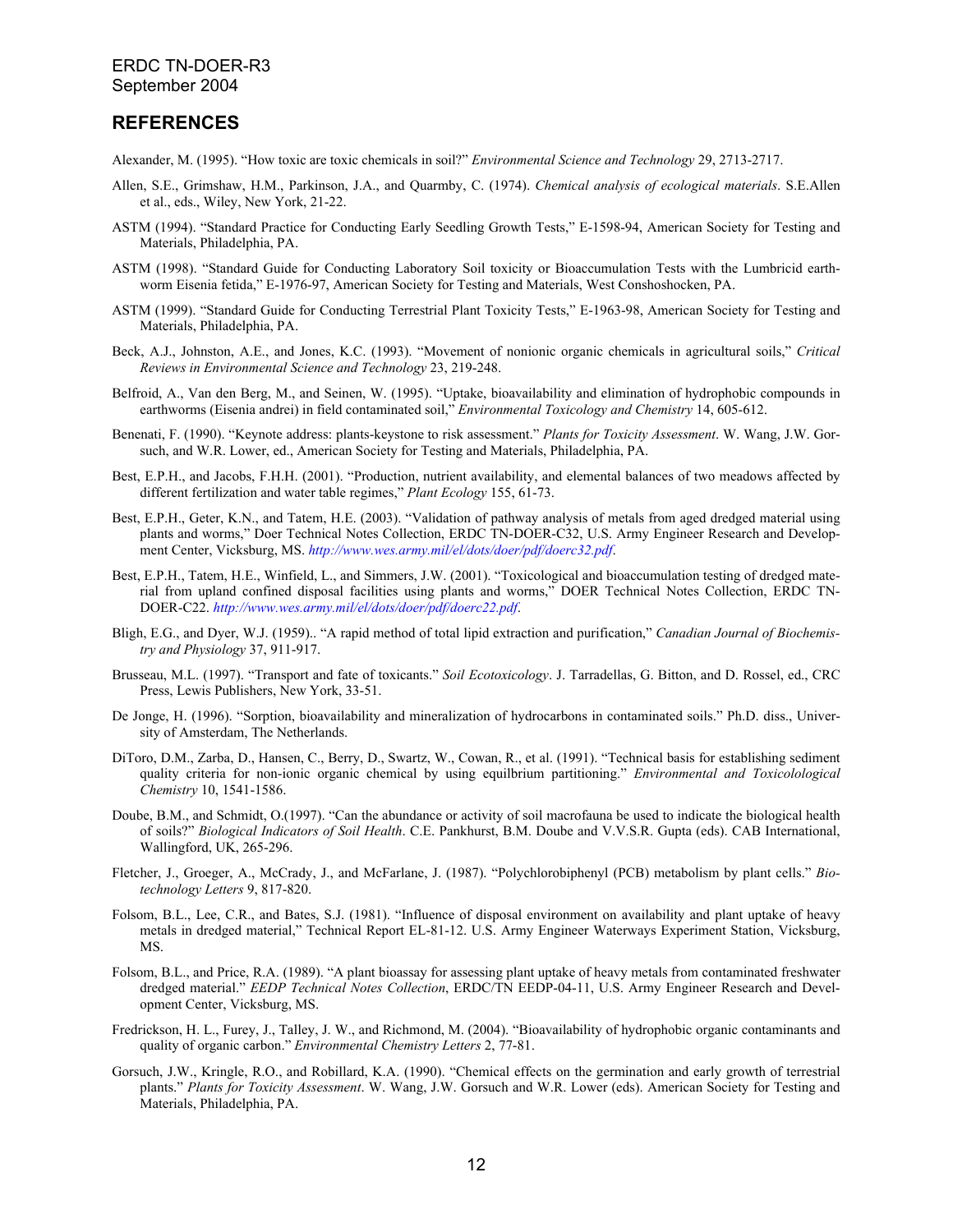- Hund, K. and Traunspurger, W (1994). "Ecotox-evaluation strategy for soil bioremediation exemplified for a PAH-contaminated site," *Chemosphere* 29, 371-390.
- Hawker, D.W., and Connell, D.W. (1988). "Octanol-water partition coefficients of polychlorinated biphenyl Congeners," *Environmental Science and Technology* 22, 382-387.

Jackson, M.L. (1964). "Soil chemical analysis," Prentice Hall, Inc., Englewood Cliffs, NJ, 206.

- Jager, T. (1998). "Mechanistic approach for estimating bioconcentration of organic chemicals in earthworms (Oligochaeta)," *Environmental Toxicology and Chemistry* 17, 2080-2090.
- Kraaij, R., Seinen, W., Tolls, J., Cornelissen, G., and Belfroid, A.C. (2002). "Direct evidence of sequestration in sediments affecting the bioavailability of hydrophobic organic chemicals to benthic deposit-feeders." *Environmental Science and Technology* 36, 3525 - 3529.
- Krauss, M., and Wilcke, W. (2001). "Biomimetic extraction of PAHs and PCBs from soil with octadecyl-modified silica disks to predict their availability to earthworms," *Environmental Science and Technology* 35, 3931-3935.
- Krauss, M., Wilcke, W., and Zech, W. (2000). " Availability of polycyclic aromatic hydrocarbons (PAHs) and polychlorinated biphenyls (PCBs) to earthworms in urban soils," *Environmental Science and Technology* 34, 4335-4340.
- Kula, H., and Larink O. (1998). "Tests on the Earthworms *Eisenia fetida* and *Aporrectodea caliginosa*." *Handbook of Soil Invertebrate Toxicity Tests*, Chapter 7, H. Lokke and C.A.M. Van Gestel, ed., John Wiley, New York, NY, USA, 95-112.
- Lindsay, W.L., and Norvell, W.A. (1978). "Development of a DTPA soil test for zinc, iron, manganese and copper," *Soil Science Society American Journal* 42, 421-428.
- Lokke, H., and Van Gestel, C.A.M. (1998). "Soil toxicity tests in risk assessment of new and existing chemicals." *Handbook of Soil Invertebrate Toxicity Tests*. H. Lokke and C.A.M. Van Gestel, ed., John Wiley & Sons, Chichester, New York, Weinheim, Brisbane, Singapore, Toronto, 3-19.
- Mackay, D., Shiu, W.Y., and Ma, K.C. (2000). "*Illustrated handbook of physical-chemical properties and environmental fate for organic chemicals. Vol. II. Polynuclear aromatic hydrocarbons, polychlorinated dibenzodioxins and dibenzofurans*," Lewis Publishers, Boca Raton, FL.
- Malmberg, M., Allard, A.S., and Remberger, M. (1998). "Utveckling av biologiska metoder for bedomning av fororenad mark," IVL Svenska Miloinstitutet AB Rapport B 1294 (In Swedish, English summary).
- Moore, D.W., Bridges, T.S., and Cura, J. (1998). "Use of risk assessment in dredging and dredged material management," *DOER Technical Notes Collection* (TN DOER-R1), U.S. Army Engineer Waterways Experiment Station, Vicksburg, MS.
- Paine, M. D., Chapman, P. M., Allard, P. J., Murdoch, M. H., and Minifie, D. (1996). "Limited bioavailability of sediment PAH near an aluminum smelter: Contamination does not equal effects," *Environmental Toxicology and Chemistry* 15, 2003-2018.
- Ryan, J.A., Bell, R.M., Davidson, J.M., and Connor, G.A. (1988). "Plant uptake of nonionic organic chemicals from soils," *Chemosphere* 17, 2299-2323.
- Shimp, J.F., Tracy, J.C., Davis, L.C., Lee, E., Huang, W., and Erickson, L.E. (1993). Beneficial effects of plants in the remediation of soil and groundwater contaminated with organic materials," *Critical Reviews in Environmental Science and Technology* 23, 41-77.
- Simmers, J.W., Rhett, R.G., Kay, S.H., and Folsom, B.L. (1989). "Synthesis of the results of the field verification program wetland disposal alternative," Technical Report D-89-2, U.S. Army Engineer Waterways Experiment Station, Vicksburg, MS.
- Talley, J. W., Tucker, S., Furey, J., Ghosh, U., and Luthy R.G. (2002). "Particle-scale understanding of the bioavailability of PAHs in sediment," *Environmental Science and Technology* 36, 477-483.
- Talley, J.W., Ghosh, U., Tucker, S., Furey, J., and Luthy, R.G. (2003). "Thermal programmed desorption (TPD) of PAHs from minertal and organic surfaces," *Environmental Engineering Science* (in press).
- Tenner, W.A., Belfroid, A.C., Van Hattum, A.G.M., and Aiking, H. (1997). "Ecological aspects of the soil cleanup policy in Amsterdam," Institute for Environmental Studies, Free University of Amsterdam.
- U.S. Army Corps of Engineers. (2003). "Evaluation of dredged material proposed for disposal at island, nearshore, or upland confined disposal facilities — testing manual" ("Upland Testing Manual"), ERDC/EL TR-03-1, U.S. Army Engineer Research and Development Center, Vicksburg, MS.
- U.S. Environmental Protection Agency. (1991). "Methods for the determination of metals in environmental samples," EPA 600/4-91/010, Washington, DC.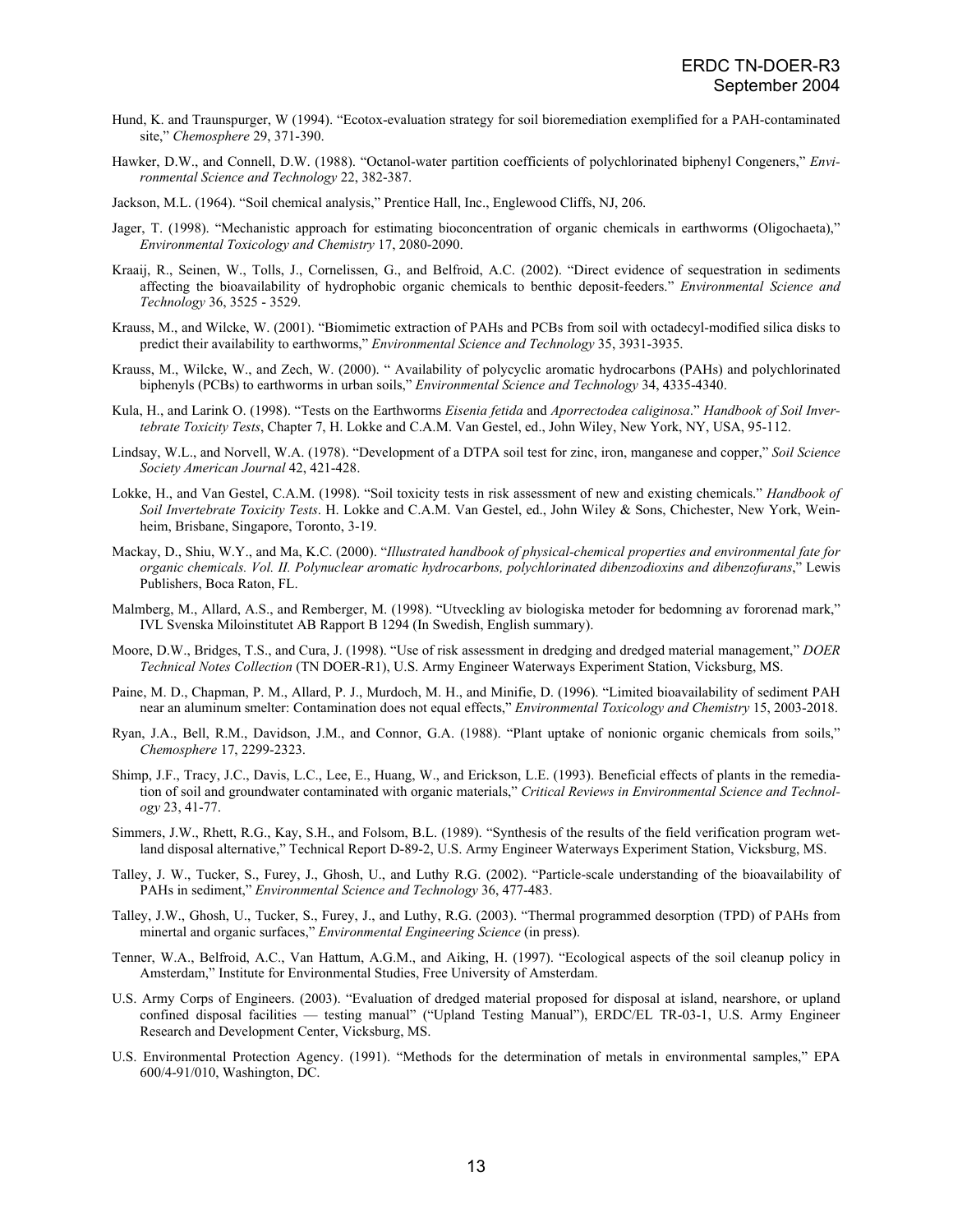- U.S. Environmental Protection Agency (1996). "Ecological effects test guidelines. OPPTS 850.4800 Plant Uptake and Translocation Test." EPA 712-C-96-159. April 1996.
- U.S. Environmental Protection Agency/U.S. Army Corps of Engineers. (1991). "Evaluation of dredged material proposed for ocean disposal: Testing manual," EPA-503/8-91/001, Washington, DC.
- U.S. Environmental Protection Agency/U.S. Army Corps of Engineers. (1992). "Evaluating environmental effects of dredged material alternatives – A technical framework," EPA-842-B-92-008, Washington, DC.
- U.S. Environmental Protection Agency/U.S. Army Corps of Engineers. (1998). "Evaluation of dredged material proposed for discharge in waters of the U.S.—Testing manual," EPA-823-B-98-004, Washington, DC.
- U.S. Environmental Protection Agency. (1999). "Data collection for the hazardous waste identification rule," Section 14.0 Ecological Benchmarks. Prepared by: Center for Environmental Analysis, Research Triangle Institute, 3040 Cornwallis Road, Research Triangle Park, NC 27709-2194, Under Contract No. 68-W-98-085, Office of Solid Waste, Washington, DC.
- Van de Leemkuile, M.A., Van Hesteren, S., and Pruiksma, M.A. (1998). "Minimal soil quality: A useage oriented approach from ecology; Part 2. Immobile organic contaminants," Technical Committee Soil Protection, The Hague, The Netherlands. TCB R09 (1998).107 p. (In Dutch).
- Van Driel, W., Smilde, K.W., and Van Luit, B. (1985). "Comparison of the heavy-metal uptake of *Cyperus esculentus* and of agronomic plants grown on contaminated sediments," Miscellaneous Paper D-83-1, U.S. Army Engineer Waterways Experiment Station, Vicksburg, MS.
- Van Gestel, C.A.M. (1997). "Scientific basis for extrapolating results from soil ecotoxicity tests to field conditions and the use of bioassays," *Ecological Risk Assessment of Contaminants in Soil*. N.M.van Straalen and H. Lokke (eds). Chapman and Hall, London; 25-50.
- Wild, S.R., Berrow, M.L., McGrath, S.P., and Jones, K.C. (1992). "Polynuclear aromatic hydrocarbons in crops from long-term field experiments amended with sewage sludge," *Environmental Pollution* 76, 25-32.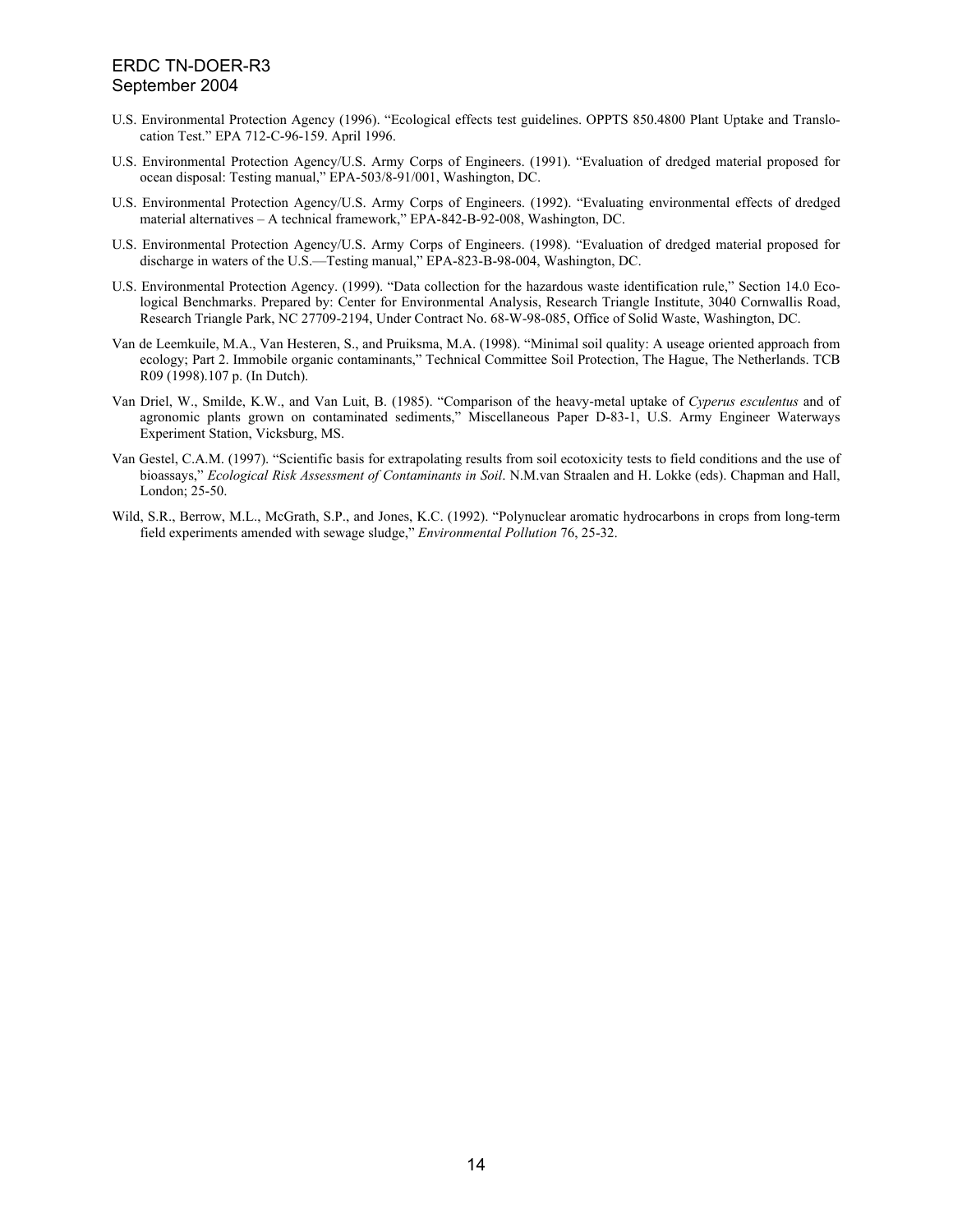| Table 1                                                                                      |
|----------------------------------------------------------------------------------------------|
| Characteristics of Dredged Materials Used to Create the DM Mixtures for the Test and Control |
| $S$ oils <sup>1</sup>                                                                        |

|                                                                                                                                                                                                                                                       | <b>Dredged Material</b>        |                          | Soil                               |                                       | <b>USEPA Guideline</b> |                           |                                        |  |  |  |
|-------------------------------------------------------------------------------------------------------------------------------------------------------------------------------------------------------------------------------------------------------|--------------------------------|--------------------------|------------------------------------|---------------------------------------|------------------------|---------------------------|----------------------------------------|--|--|--|
| Characteristic                                                                                                                                                                                                                                        | Indiana<br><b>Harbor Canal</b> | <b>Monroe-CDF</b><br>dry | Plant<br>Control                   | Invert.<br>Control                    | <b>CSCL</b><br>plants  | <b>CSCL</b><br>earthworms | <b>Eastern United</b><br><b>States</b> |  |  |  |
| Organics (mg kg <sup>-1</sup> DW)                                                                                                                                                                                                                     |                                |                          |                                    |                                       |                        |                           |                                        |  |  |  |
| Arochlor-1248                                                                                                                                                                                                                                         | 44.20                          | 0                        | $\mathbf 0$                        | 0                                     | 40                     |                           | $\overline{\phantom{a}}$               |  |  |  |
| $\Sigma$ 16-PAHs                                                                                                                                                                                                                                      | 389.0                          | 0.32                     | $\mathbf 0$                        | 0                                     |                        | 500 <sup>2</sup>          |                                        |  |  |  |
|                                                                                                                                                                                                                                                       |                                |                          |                                    | Total Metals (mg kg <sup>-1</sup> DW) |                        |                           |                                        |  |  |  |
| Antimony                                                                                                                                                                                                                                              | 5.59                           | 2.68                     |                                    |                                       | 5                      |                           | 33000                                  |  |  |  |
| Arsenic                                                                                                                                                                                                                                               | 61.4                           | 3.49                     |                                    |                                       | 10                     | 60                        | 4.8                                    |  |  |  |
| Cadmium                                                                                                                                                                                                                                               | 15.23                          | 0.65                     | 1.24                               | 2.0                                   | $\overline{4}$         | 20                        | $\overline{\phantom{a}}$               |  |  |  |
| Chromium                                                                                                                                                                                                                                              | 569.3                          | 16.93                    |                                    |                                       | 1                      | 0.4(VI)                   | 33                                     |  |  |  |
| Copper                                                                                                                                                                                                                                                | 293                            | 19.77                    |                                    |                                       | 100                    | 60                        | 13                                     |  |  |  |
| Lead                                                                                                                                                                                                                                                  | 763                            | 22.57                    | 6.9                                | 5.0                                   | 50                     | 500                       | 14                                     |  |  |  |
| Mercury                                                                                                                                                                                                                                               | 1.29                           | 0.31                     |                                    |                                       | 0.3                    | 0.1                       | 0.08                                   |  |  |  |
| Nickel                                                                                                                                                                                                                                                | 125.3                          | 19.43                    | 5.0                                | 2.0                                   | 30                     | 200                       | 11                                     |  |  |  |
| Selenium                                                                                                                                                                                                                                              | 2.41                           | < 0.54                   |                                    |                                       | $\mathbf{1}$           | 70                        | 0.3                                    |  |  |  |
| Silver                                                                                                                                                                                                                                                | 3.30                           | < 0.67                   |                                    |                                       | $\overline{2}$         | $\overline{\phantom{0}}$  |                                        |  |  |  |
| Vanadium                                                                                                                                                                                                                                              | 51.90                          | 12.46                    | 5.7                                | 4.0                                   | 2.5                    |                           | 43                                     |  |  |  |
| Zinc                                                                                                                                                                                                                                                  | 3853                           | 103.27                   | 18.2                               | < 2.5                                 | 50                     | 100                       | 40                                     |  |  |  |
|                                                                                                                                                                                                                                                       |                                |                          | Nutrients (mg kg <sup>-1</sup> DW) |                                       |                        |                           |                                        |  |  |  |
| Nitrate-N                                                                                                                                                                                                                                             | <b>ND</b>                      | <b>ND</b>                | 122.6                              | 3.93                                  |                        |                           |                                        |  |  |  |
| Ammonia-N                                                                                                                                                                                                                                             | <b>ND</b>                      | 27.50                    | <b>ND</b>                          | <b>ND</b>                             |                        |                           |                                        |  |  |  |
| Infinite-sink P                                                                                                                                                                                                                                       | <b>ND</b>                      | 6.94                     | 14.03                              | 0.6                                   |                        |                           |                                        |  |  |  |
| Total-K                                                                                                                                                                                                                                               | <b>ND</b>                      | <b>ND</b>                | <b>ND</b>                          | 5.3                                   |                        |                           | 26000                                  |  |  |  |
|                                                                                                                                                                                                                                                       |                                |                          | Other                              |                                       |                        |                           |                                        |  |  |  |
| $pH_{water}$                                                                                                                                                                                                                                          | 6.44                           | 7.31                     | 5.79                               | 7.06                                  |                        |                           |                                        |  |  |  |
| OM (%DW)                                                                                                                                                                                                                                              | 14.00                          | 1.94                     | 76.29                              | 1.33                                  |                        |                           |                                        |  |  |  |
| DW (%FW)                                                                                                                                                                                                                                              | 86.70                          | 93.11                    | 75.0                               | 99.6                                  |                        |                           |                                        |  |  |  |
| BD (g DW/ mL)                                                                                                                                                                                                                                         | 0.70                           | 1.85                     | 1.27                               | 1.12                                  |                        |                           |                                        |  |  |  |
| Critical Stressor Concentration Levels (CSCL, USEPA, 1999) based on screening benchmarks are given for comparison, and<br>levels in the Eastern U.S. are given for reference. Mean values (N=3).<br><sup>2</sup> Benchmark Fluorene, 56-day exposure. |                                |                          |                                    |                                       |                        |                           |                                        |  |  |  |

Abbreviation: ND, not determined.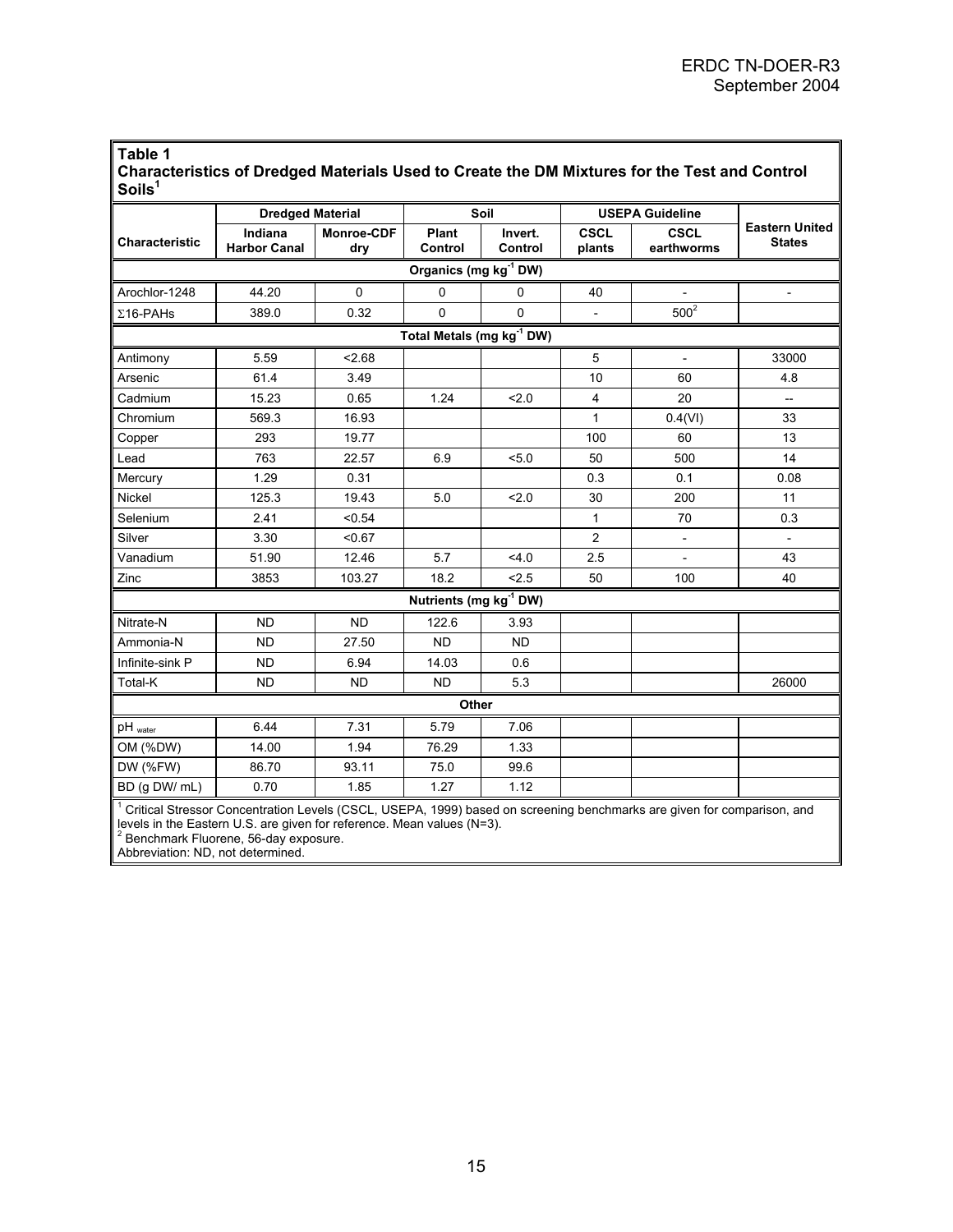| Characteristics of the Dredged Material Mixtures Prior to Incubation<br><b>Dredged Material Mixture</b> |           |                                                |                |                |         |  |  |  |  |  |  |
|---------------------------------------------------------------------------------------------------------|-----------|------------------------------------------------|----------------|----------------|---------|--|--|--|--|--|--|
| <b>Characteristic</b>                                                                                   | Reference | <b>10% IHC</b>                                 | 33% IHC        | <b>70% IHC</b> |         |  |  |  |  |  |  |
|                                                                                                         |           | Organics (mg kg <sup>-1</sup> DW)              | <b>20% IHC</b> |                |         |  |  |  |  |  |  |
| A-1248                                                                                                  | 0         | 10                                             | 17             | 24             | 46      |  |  |  |  |  |  |
| $\Sigma$ 16 PAHs                                                                                        | 0.32      | 66.1                                           | 114.7          | 183.2          | 336.3   |  |  |  |  |  |  |
| Total Metals (mg kg <sup>-1</sup> DW)                                                                   |           |                                                |                |                |         |  |  |  |  |  |  |
| 3.49<br>Arsenic<br>8.81<br>15.30<br>21.43<br>28.10                                                      |           |                                                |                |                |         |  |  |  |  |  |  |
| Cadmium                                                                                                 | 0.65      | 2.44                                           | 4.69           | 72.80          | 116.67  |  |  |  |  |  |  |
| Chromium                                                                                                | 16.93     | 79.13                                          | 150.00         | 236.33         | 334.67  |  |  |  |  |  |  |
| Copper                                                                                                  | 19.77     | 49.20                                          | 82.90          | 115.33         | 165.67  |  |  |  |  |  |  |
| Lead                                                                                                    | 22.57     | 109.03                                         | 230.33         | 316.67         | 494.67  |  |  |  |  |  |  |
| Nickel                                                                                                  | 19.43     | 31.43                                          | 45.03          | 59.97          | 78.77   |  |  |  |  |  |  |
| Vanadium                                                                                                | 12.46     | 13.26                                          | 11.63          | 16.63          | 13.27   |  |  |  |  |  |  |
| Zinc                                                                                                    | 103.27    | 530.00                                         | 1063.33        | 1503.33        | 2420.00 |  |  |  |  |  |  |
|                                                                                                         |           | DTPA-extracted Metals (mg kg <sup>-1</sup> DW) |                |                |         |  |  |  |  |  |  |
| Arsenic                                                                                                 | 0.03      | 0.05                                           | 0.07           | 0.10           | 0.15    |  |  |  |  |  |  |
| Cadmium                                                                                                 | 0.49      | 1.06                                           | 1.56           | 2.44           | 4.35    |  |  |  |  |  |  |
| Chromium                                                                                                | 0.06      | 0.01                                           | 0.02           | 0.04           | 0.03    |  |  |  |  |  |  |
| Copper                                                                                                  | 7.22      | 12.93                                          | 18.13          | 26.17          | 40.90   |  |  |  |  |  |  |
| Lead                                                                                                    | 4.23      | 20.03                                          | 33.97          | 53.83          | 17.80   |  |  |  |  |  |  |
| Nickel                                                                                                  | 1.06      | 2.10                                           | 3.22           | 4.35           | 6.82    |  |  |  |  |  |  |
| Zinc                                                                                                    | 14.33     | 109.50                                         | 228.33         | 522.67         | 640.00  |  |  |  |  |  |  |
|                                                                                                         |           | Nutrients (mg kg <sup>-1</sup> DW)             |                |                |         |  |  |  |  |  |  |
| $NH_4-N$                                                                                                | 27.50     | 60.87                                          | 98.00          | 126.00         | 224.00  |  |  |  |  |  |  |
| Infinite-sink-P                                                                                         | 6.94      | 5.73                                           | 2.39           | 4.60           | 3.83    |  |  |  |  |  |  |
|                                                                                                         |           | Other                                          |                |                |         |  |  |  |  |  |  |
| $pH_{\text{ water}}$                                                                                    | 7.31      | 7.22                                           | 7.20           | 7.17           | 7.19    |  |  |  |  |  |  |
| Organic Matter (%DW)                                                                                    | 1.94      | 3.16                                           | 4.38           | 6.28           | 10.06   |  |  |  |  |  |  |
| Organic Carbon (mg g <sup>-1</sup> DW)                                                                  | 11.25     | 18.33                                          | 25.40          | 36.42          | 58.35   |  |  |  |  |  |  |
| Dry Weight (%FW)                                                                                        | 93.11     | 91.67                                          | 91.66          | 89.93          | 88.10   |  |  |  |  |  |  |
| Bulk Density (gDW mL <sup>-1</sup> )                                                                    | 1.85      | 2.08                                           | 1.89           | 1.50           | 0.92    |  |  |  |  |  |  |
| CEC (meq $g^{-1}$ DW)                                                                                   | 10.2      | <b>ND</b>                                      | <b>ND</b>      | <b>ND</b>      | 12.2    |  |  |  |  |  |  |

experiment. Mean values (N=3).

Abbreviations: IHC, Indiana Harbor Canal; ND, not determined.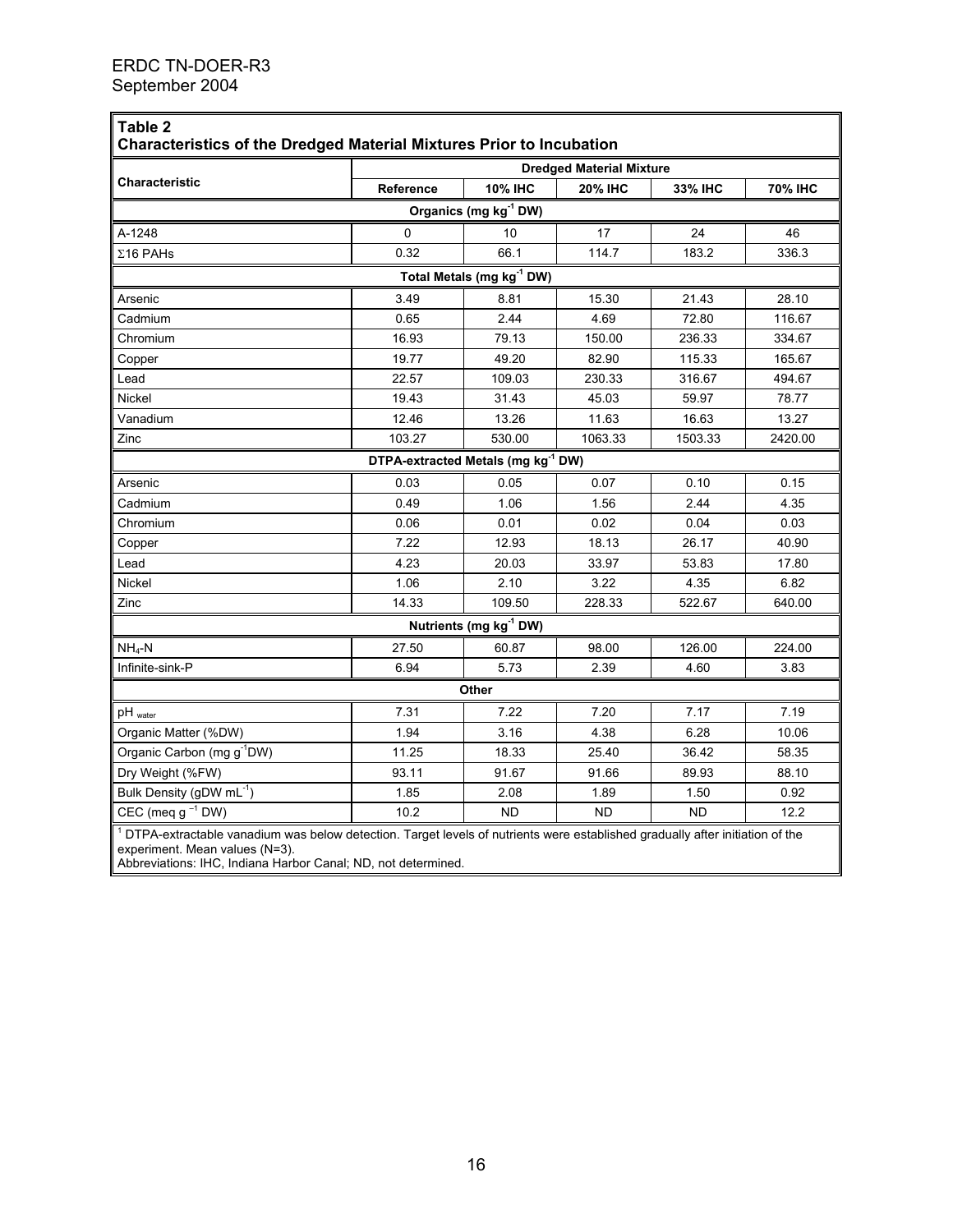| Table 3<br>Responses of L. perenne After 59-day Incubation <sup>1</sup> |                                                                                                                                                                                                                                                                                 |                          |                |                                             |                         |                |               |                         |  |  |  |
|-------------------------------------------------------------------------|---------------------------------------------------------------------------------------------------------------------------------------------------------------------------------------------------------------------------------------------------------------------------------|--------------------------|----------------|---------------------------------------------|-------------------------|----------------|---------------|-------------------------|--|--|--|
| <b>Dredged Material Mixture</b>                                         |                                                                                                                                                                                                                                                                                 |                          |                |                                             |                         |                |               |                         |  |  |  |
| Plant                                                                   | Reference                                                                                                                                                                                                                                                                       |                          | <b>10% IHC</b> |                                             | <b>20% IHC</b>          |                | 33% IHC       |                         |  |  |  |
| Characteristic                                                          | Dry                                                                                                                                                                                                                                                                             | Wet                      | Wet<br>Dry     |                                             | Dry                     | Wet            | Dry           | Wet                     |  |  |  |
| <b>Biomass</b>                                                          |                                                                                                                                                                                                                                                                                 |                          |                |                                             |                         |                |               |                         |  |  |  |
| Shoots<br>$(g DW m-2)$                                                  | $65.83 + 3.94$                                                                                                                                                                                                                                                                  | 95.79+11.56A             | 19.21+4.50     | 57.89+6.28B                                 | $3.13 + 0.75$           | 19.10+3.40C    | $0.59 + 0.20$ | $3.98 + 1.42$ D         |  |  |  |
| Roots<br>$(g DW m-2)$                                                   | $15.71 + 2.28$                                                                                                                                                                                                                                                                  | 51.46+8.87               | $8.08 + 1.53$  | 19.93+7.26                                  | $1.56 + 0.71$           | $6.74 + 2.72$  | 0             | 0                       |  |  |  |
| Total<br>$(g DW m-2)$                                                   | 81.54+3.88                                                                                                                                                                                                                                                                      | 147.25+13.00             | 27.30+5.22     | 77.83+3.64                                  | $4.69 + 1.00$           | 25.84+4.39     | $0.59 + 0.20$ | $3.98 + 1.42$           |  |  |  |
| Lipids shoots<br>(% DW)                                                 | $7.30 + 0.39$                                                                                                                                                                                                                                                                   | $6.20 + 0.72$            | $9.23 + 3.58$  | $6.82 + 1.25$                               | 13.48+2.53              | 4.61+0.83      | 18.83         | 7.85                    |  |  |  |
| Lipids roots<br>$(% )^{2}($ DW)                                         | $2.80 + 0.76$                                                                                                                                                                                                                                                                   | $2.69 + 1.07$            | 4.50+0.79      | $3.71 + 0.07$                               | 8.54                    | $3.37 + 0.52$  |               |                         |  |  |  |
|                                                                         |                                                                                                                                                                                                                                                                                 |                          |                | Organics in Shoots (mg kg <sup>-1</sup> DW) |                         |                |               |                         |  |  |  |
| Arochlor-1248                                                           | 0                                                                                                                                                                                                                                                                               | 0A                       | $0.61 + 0.05$  | 0A                                          | 0                       | 0A             | 0             | 14.25B                  |  |  |  |
| $\Sigma$ 16-PAHs                                                        | 0                                                                                                                                                                                                                                                                               | $0.20 + 0.16A$           | $2.51 + 0.15$  | $0.31 + 0.04A$                              | $6.36 + 5.57$           | $1.73 + 1.29A$ | 51.87         | 29.89B                  |  |  |  |
|                                                                         |                                                                                                                                                                                                                                                                                 |                          |                | Metals in Shoots (mg kg <sup>-1</sup> DW)   |                         |                |               |                         |  |  |  |
| Arsenic                                                                 | $0.31 + 0.45$                                                                                                                                                                                                                                                                   | $0.48 + 0.00$            | 1.68+0.36      | $0.96 + 0.09$                               | $3.36 + 1.07$           | $2.38 + 1.70$  | $1.39 + 1.96$ | $3.70 + 1.36$           |  |  |  |
| Cadmium                                                                 | $0.59 + 0.08$                                                                                                                                                                                                                                                                   | $0.64 + 0.13$            | $0.80 + 0.19$  | $0.41 + 0.04$                               | $2.41 + 0.35$           | $1.09 + 0.66$  | $1.85 + 0.60$ | $1.21 + 0.09$           |  |  |  |
| Chromium                                                                | 21.55+10.54                                                                                                                                                                                                                                                                     | 7.38+2.57                | 22.75+6.01     | $10.11 + 2.53$                              | 35.10+7.07              | 35.25+11.10    | 19.55+7.00    | 31.05+9.26              |  |  |  |
| Copper                                                                  | 13.20+0.99                                                                                                                                                                                                                                                                      | 14.10+0.71               | 23.85+0.49     | 24.20+2.97                                  | 47.70+4.67              | 31.10+0.61     | 42.75+9.40    | 64.70+5.37              |  |  |  |
| Lead                                                                    | 4.74+1.92                                                                                                                                                                                                                                                                       | $3.81 + 1.46$            | 20.90+13.01    | $8.51 + 1.25$                               | 49.70+20.36             | 33.45+31.04    | 27.05+8.41    | 51.90+21.07             |  |  |  |
| Nickel                                                                  | 11.995+5.10                                                                                                                                                                                                                                                                     | $5.82 + 0.92$            | 12.20+0.28     | $9.50 + 0.27$                               | 19.15 <sup>+</sup> 2.19 | 15.40 ± 4.53   | 16.70+3.54    | 22.95 <sup>+</sup> 2.90 |  |  |  |
| Zinc                                                                    | 82.10+19.09                                                                                                                                                                                                                                                                     | 81.55+11.10              | 197.00+33.94   | 231.5+30.41                                 | 315.50+74.25            | 278.00+118.79  | 270.50+84.15  | <b>ND</b>               |  |  |  |
|                                                                         |                                                                                                                                                                                                                                                                                 |                          |                | Organics in Roots (mg kg <sup>-1</sup> DW)  |                         |                |               |                         |  |  |  |
| Arochlor-1248                                                           | 0                                                                                                                                                                                                                                                                               | 0A                       | $16.01 + 6.22$ | $9.21 + 4.73AB$                             | 22.38+21.84             | $6.10+10.57B$  |               |                         |  |  |  |
| $\Sigma$ 16-PAHs                                                        | $\mathbf{0}$                                                                                                                                                                                                                                                                    | $0.06 + 0.10A$           | $6.05 + 1.54$  | 7.14+4.65AB                                 | 25.69+11.28             | $6.40 + 5.82B$ |               |                         |  |  |  |
|                                                                         |                                                                                                                                                                                                                                                                                 |                          |                | Metals in Roots (mg kg <sup>-1</sup> DW)    |                         |                |               |                         |  |  |  |
| Arsenic                                                                 | $2.04 + 0.14$                                                                                                                                                                                                                                                                   | $2.40 + 0.33$            | $2.16 + 0.52$  | $3.08 + 0.11$                               | $3.53 + 1.07$           | $3.18 + 0.42$  |               |                         |  |  |  |
| Cadmium                                                                 | $3.31 + 0.06$                                                                                                                                                                                                                                                                   | $1.84 + 0.18$            | $2.47 + 0.16$  | $0.19 + 0.07$                               | $2.83 + 0.18$           | $0.49 + 0.19$  |               |                         |  |  |  |
| Chromium                                                                | 15.20 ± 1.84                                                                                                                                                                                                                                                                    | 30.25 <sup>+</sup> 1.48  | 14.25+3.46     | 24.50+3.39                                  | 59.40+63.07             | 15.85 + 3.18   |               |                         |  |  |  |
| Copper                                                                  | 47.55+5.73                                                                                                                                                                                                                                                                      | 56.65+1.91               | 73.05+1.63     | 75.00+2.69                                  | 71.80+8.91              | 68.90+3.96     |               |                         |  |  |  |
| Lead                                                                    | $8.82 + 0.09$                                                                                                                                                                                                                                                                   | 19.35 <sup>+</sup> 12.23 | 11.62+4.21     | 34.95+22.42                                 | 41.80+29.13             | 24.80+8.91     |               |                         |  |  |  |
| Nickel                                                                  | 15.50+0.00                                                                                                                                                                                                                                                                      | 24.60+2.62               | 17.80+1.70     | 19.50+2.40                                  | 22.25+0.49              | 19.40+2.55     |               |                         |  |  |  |
| Zinc                                                                    | 130.5+2.12                                                                                                                                                                                                                                                                      | 162.50+2.12              | 226.50+2.12    | 304.50+44.55                                | 406.50+193.04           | 282.50+24.75   |               |                         |  |  |  |
|                                                                         | <sup>1</sup> Mean values and standard deviations (biomass N=5, organics N=3; metals N=2). Different letters indicate statistically significant differ-<br>ences between means at the 95-percent confidence level, according to Fisher's least significant difference procedure. |                          |                |                                             |                         |                |               |                         |  |  |  |

Abbreviations: IHC, Indiana Harbor Canal; ND, not determined.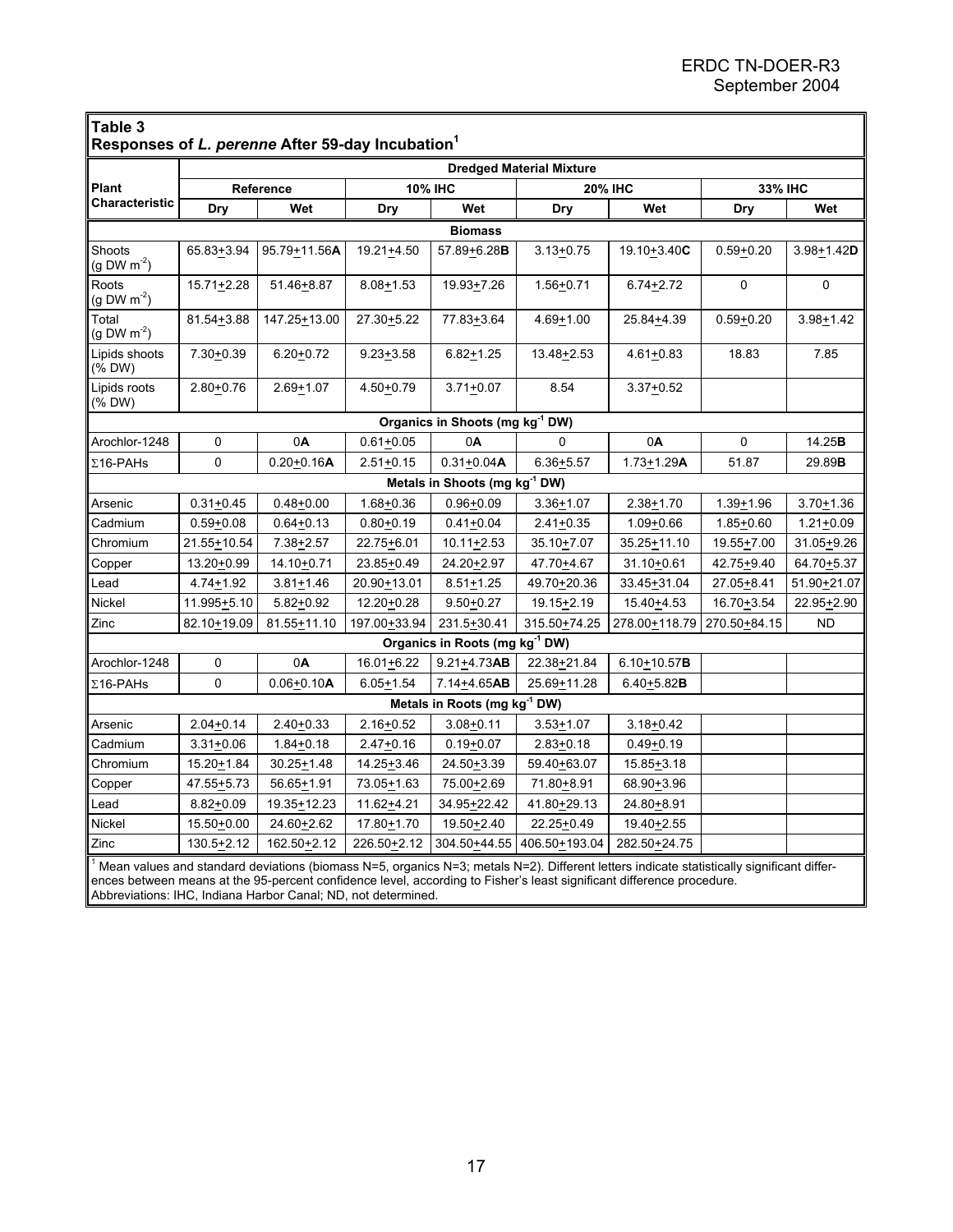| ∥Table 4<br>Responses of E. fetida After 28-day Incubation <sup>1</sup>                                                                                 |                                 |                                  |                  |                |                |  |  |  |  |
|---------------------------------------------------------------------------------------------------------------------------------------------------------|---------------------------------|----------------------------------|------------------|----------------|----------------|--|--|--|--|
|                                                                                                                                                         | <b>Dredged Material Mixture</b> |                                  |                  |                |                |  |  |  |  |
| <b>Worm Characteristic</b>                                                                                                                              | <b>Reference</b>                | <b>10% IHC</b><br><b>20% IHC</b> |                  | 33% IHC        | 70% IHC        |  |  |  |  |
| Biomass (g DW $m^2$ )                                                                                                                                   |                                 |                                  |                  |                |                |  |  |  |  |
| Biomass (g DW $cyI^{-1}$ )                                                                                                                              | $1.56 + 0.07A$                  | $1.35 + 0.01AB$                  | $1.20 + 0.01$ BC | $0.81 + 0.01C$ | $0.05 + 0.01D$ |  |  |  |  |
| No individuals $(N cyl^{-1})$                                                                                                                           | $19.6 + 0.1A$                   | 19.4+0.8A                        | $19.4 + 0.8A$    | 17.6+0.8A      | $1.6 + 0.8B$   |  |  |  |  |
| Lipids (% DW)                                                                                                                                           | 10.26+1.49                      | $9.71 + 0.34$                    | 10.78+1.65       | 12.12+2.82     | 32.19          |  |  |  |  |
| Organics (mg kg <sup>-1</sup> DW)                                                                                                                       |                                 |                                  |                  |                |                |  |  |  |  |
| Arochlor-1248                                                                                                                                           | 0A                              | $33.27 + 1.25B$                  | 45.26+4.94B      | 44.90+19.68B   | 212.19C        |  |  |  |  |
| <b>Total-PAHs</b>                                                                                                                                       | $0.34 + 0.50A$                  | 38.55+3.38AB                     | 63 47+9.75BC     | 85.30+39.48C   | 449.76D        |  |  |  |  |
|                                                                                                                                                         |                                 | Metals (mg $kg^{-1}$ DW)         |                  |                |                |  |  |  |  |
| Arsenic                                                                                                                                                 | 5.63+0.56                       | 4.74+1.82                        | $3.84 + 1.82$    | $3.24 + 0.35$  | <b>ND</b>      |  |  |  |  |
| Cadmium                                                                                                                                                 | 7.28+1.76                       | $3.78 + 2.97$                    | $5.68 + 4.21$    | $1.67 + 1.44$  | <b>ND</b>      |  |  |  |  |
| Chromium                                                                                                                                                | 1.66+0.07                       | $4.39 + 1.40$                    | $3.01 + 2.41$    | $2.84 + 2.46$  | <b>ND</b>      |  |  |  |  |
| Copper                                                                                                                                                  | 12.65+0.21                      | 15.25+1.20                       | $16.8 + 0.14$    | $16.65 + 5.02$ | <b>ND</b>      |  |  |  |  |
| Lead                                                                                                                                                    | $1.11+0.43$                     | $6.59 + 1.39$                    | 4.74+3.59        | $5.33 + 3.73$  | ND.            |  |  |  |  |
| Nickel                                                                                                                                                  | $2.61 + 0.57$                   | $3.55 + 1.33$                    | $3.53 + 0.44$    | $2.79 + 0.42$  | <b>ND</b>      |  |  |  |  |
| Zinc<br>$\parallel$ 1 Mean values and standard doviations (biomass N=5, erganics N=3; motals N=2). Different letters indicate statistically significant | $82.4 + 3.0$                    | $113.5 + 3.5$                    | $108.0 + 5.7$    | $108.7 + 23.1$ | <b>ND</b>      |  |  |  |  |

<sup>1</sup> Mean values and standard deviations (biomass N=5, organics N=3; metals N=2). Different letters indicate statistically significant differences between means at the 95 percent confidence level, according to Fisher's least significant difference procedure. Abbreviation: IHC, Indiana Harbor Canal; ND, not determined.